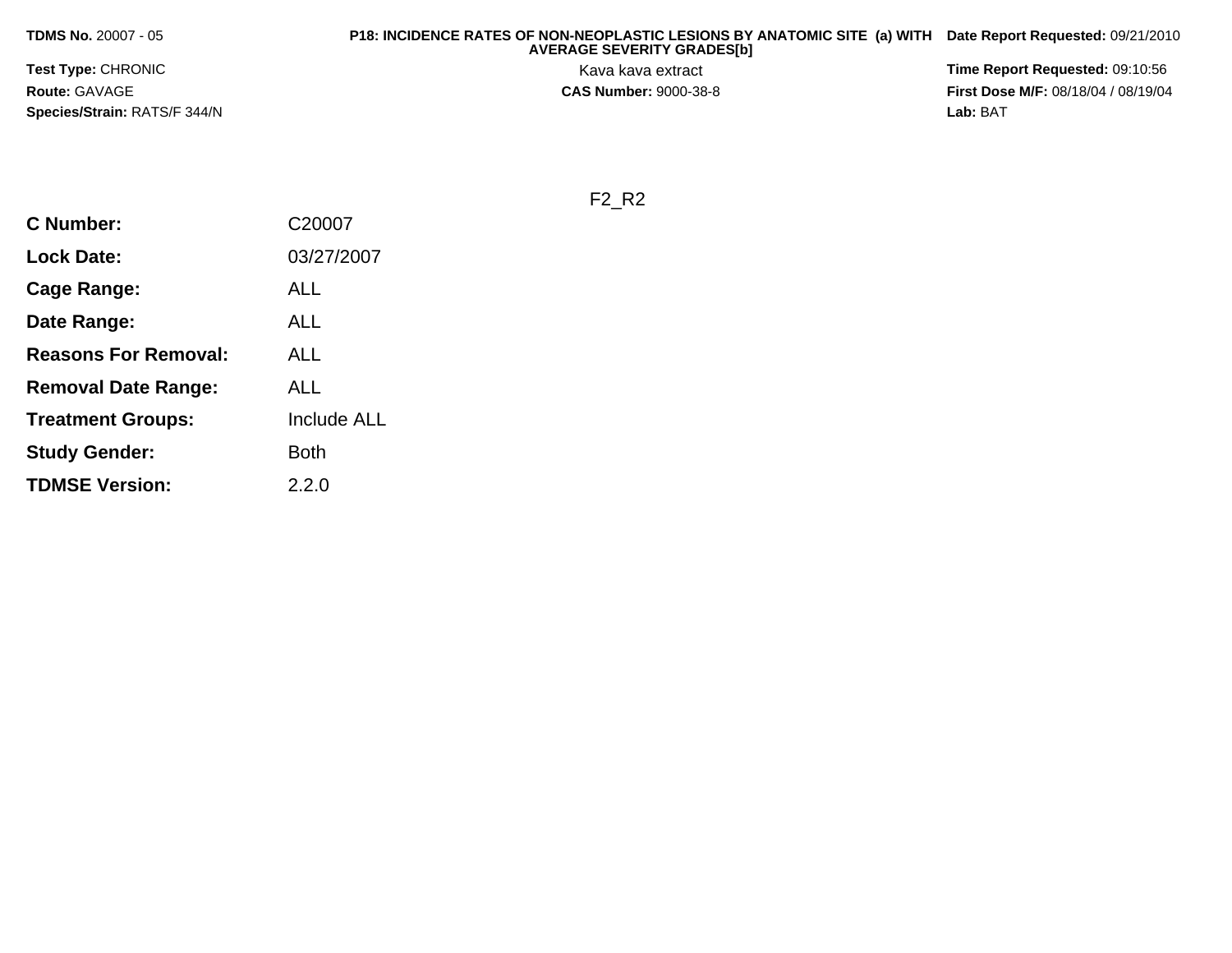| <b>TDMS No. 20007 - 05</b>                                   | P18: INCIDENCE RATES OF NON-NEOPLASTIC LESIONS BY ANATOMIC SITE (a) WITH Date Report Requested: 09/21/2010<br><b>AVERAGE SEVERITY GRADES[b]</b> |                                 |                              |                |                                     |
|--------------------------------------------------------------|-------------------------------------------------------------------------------------------------------------------------------------------------|---------------------------------|------------------------------|----------------|-------------------------------------|
| Test Type: CHRONIC                                           |                                                                                                                                                 | Time Report Requested: 09:10:56 |                              |                |                                     |
| Route: GAVAGE                                                |                                                                                                                                                 |                                 | <b>CAS Number: 9000-38-8</b> |                | First Dose M/F: 08/18/04 / 08/19/04 |
| Species/Strain: RATS/F 344/N                                 |                                                                                                                                                 |                                 |                              |                | Lab: BAT                            |
| <b>FISCHER 344 RATS MALE</b>                                 | 0.0 G/KG                                                                                                                                        | 0.1 G/KG                        | 0.3 G/KG                     | 1.0 G/KG       |                                     |
| <b>Disposition Summary</b>                                   |                                                                                                                                                 |                                 |                              |                |                                     |
| <b>Animals Initially In Study</b><br><b>Early Deaths</b>     | 50                                                                                                                                              | 50                              | 50                           | 50             |                                     |
| <b>Dosing Accident</b>                                       |                                                                                                                                                 | 1                               | $\mathbf{1}$                 | $\mathbf 3$    |                                     |
| <b>Moribund Sacrifice</b>                                    | 10                                                                                                                                              | 10                              | 13                           | 13             |                                     |
| <b>Natural Death</b>                                         | 5                                                                                                                                               | 4                               | $\mathbf{2}$                 | 3              |                                     |
| <b>Survivors</b>                                             |                                                                                                                                                 |                                 |                              |                |                                     |
| <b>Natural Death</b>                                         |                                                                                                                                                 |                                 | 1                            |                |                                     |
| <b>Terminal Sacrifice</b>                                    | 34                                                                                                                                              | 35                              | 33                           | 31             |                                     |
| <b>Animals Examined Microscopically</b>                      | 49                                                                                                                                              | 50                              | 50                           | 50             |                                     |
| <b>ALIMENTARY SYSTEM</b>                                     |                                                                                                                                                 |                                 |                              |                |                                     |
| Esophagus<br>Epithelium, Hyperplasia<br>Epithelium, Necrosis | (49)<br>1[1.0]<br>1[1.0]                                                                                                                        | (50)                            | (50)                         | (50)           |                                     |
| Muscularis, Degeneration                                     | 1[2.0]                                                                                                                                          |                                 |                              |                |                                     |
| Intestine Large, Cecum                                       | (49)                                                                                                                                            | (50)                            | (50)                         | (50)           |                                     |
| Inflammation                                                 |                                                                                                                                                 | 1[1.0]                          |                              |                |                                     |
| Intestine Large, Colon                                       | (49)                                                                                                                                            | (50)                            | (50)                         | (50)           |                                     |
| Parasite Metazoan                                            | $\overline{7}$                                                                                                                                  | $\overline{2}$                  | 5                            | $\overline{2}$ |                                     |
| Intestine Small, Duodenum                                    | (49)                                                                                                                                            | (50)                            | (50)                         | (50)           |                                     |
| <b>Ectopic Tissue</b>                                        | 1[2.0]                                                                                                                                          |                                 |                              |                |                                     |
| Intestine Small, Ileum                                       | (49)                                                                                                                                            | (50)                            | (50)                         | (50)           |                                     |
| Necrosis                                                     | 1[1.0]                                                                                                                                          |                                 |                              |                |                                     |
| Liver                                                        | (49)                                                                                                                                            | (50)                            | (50)                         | (50)           |                                     |
| Angiectasis                                                  |                                                                                                                                                 | 1[1.0]                          | 2[1.0]                       | 1[1.0]         |                                     |
| <b>Basophilic Focus</b>                                      | 21                                                                                                                                              | 30                              | 18                           | 13             |                                     |
| Clear Cell Focus                                             | 18                                                                                                                                              | 25                              | 25                           | 11             |                                     |
| Degeneration, Cystic                                         |                                                                                                                                                 | 4[1.0]                          | 3[1.3]                       | 5[1.2]         |                                     |
| Eosinophilic Focus                                           | 15                                                                                                                                              | 18                              | 14                           | 13             |                                     |
| Fatty Change, Diffuse                                        | 11 [1.8]                                                                                                                                        | 8[1.1]                          | 12 [1.6]                     | 8[1.5]         |                                     |
| Fibrosis                                                     |                                                                                                                                                 |                                 |                              | 1[2.0]         |                                     |
| Hematopoietic Cell Proliferation                             | 3[1.0]                                                                                                                                          | 3[1.0]                          | 1[2.0]                       |                |                                     |
| Hepatodiaphragmatic Nodule                                   | $\overline{2}$                                                                                                                                  | $\overline{7}$                  | 4                            | $\mathbf{1}$   |                                     |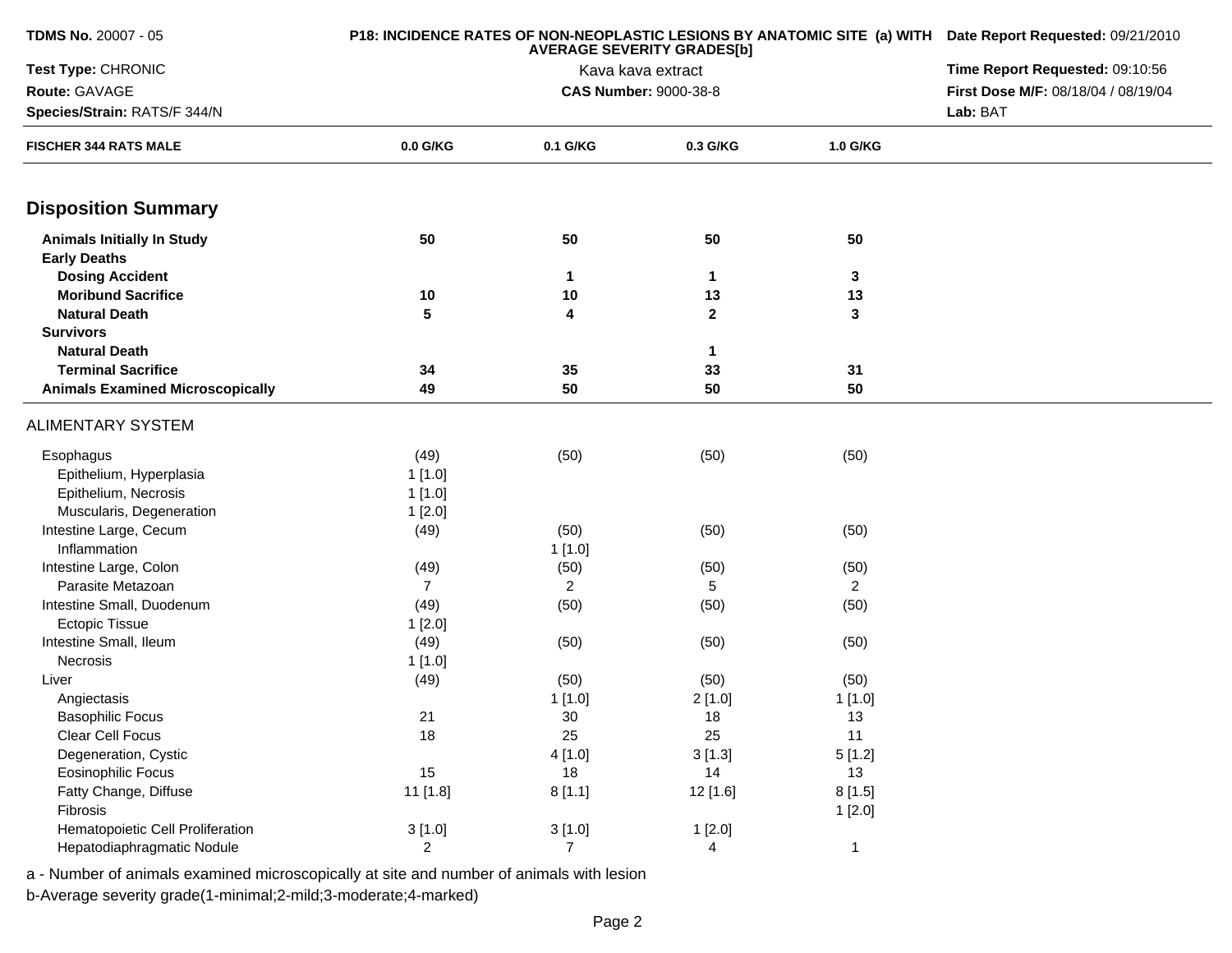| <b>TDMS No.</b> 20007 - 05     |          | P18: INCIDENCE RATES OF NON-NEOPLASTIC LESIONS BY ANATOMIC SITE (a) WITH Date Report Requested: 09/21/2010<br>Time Report Requested: 09:10:56 |                              |          |                                     |
|--------------------------------|----------|-----------------------------------------------------------------------------------------------------------------------------------------------|------------------------------|----------|-------------------------------------|
| Test Type: CHRONIC             |          |                                                                                                                                               |                              |          |                                     |
| Route: GAVAGE                  |          |                                                                                                                                               | <b>CAS Number: 9000-38-8</b> |          | First Dose M/F: 08/18/04 / 08/19/04 |
| Species/Strain: RATS/F 344/N   |          |                                                                                                                                               |                              |          | Lab: BAT                            |
| <b>FISCHER 344 RATS MALE</b>   | 0.0 G/KG | 0.1 G/KG                                                                                                                                      | 0.3 G/KG                     | 1.0 G/KG |                                     |
| Inflammation, Chronic Active   | 36 [1.0] | 39 [1.0]                                                                                                                                      | 32 [1.0]                     | 34[1.1]  |                                     |
| Mixed Cell Focus               | 4        | 5                                                                                                                                             | 4                            |          |                                     |
| Necrosis                       | 1[2.0]   | 2[1.5]                                                                                                                                        |                              | 1[3.0]   |                                     |
| Pigmentation, Hemosiderin      | 1[3.0]   |                                                                                                                                               | 2[1.5]                       | 2[1.0]   |                                     |
| <b>Tension Lipidosis</b>       |          |                                                                                                                                               |                              | 1[2.0]   |                                     |
| Bile Duct, Cyst                |          | 1[1.0]                                                                                                                                        |                              |          |                                     |
| Bile Duct, Hyperplasia         | 32 [1.3] | 39 [1.3]                                                                                                                                      | 40 [1.4]                     | 34 [1.4] |                                     |
| Centrilobular, Degeneration    |          |                                                                                                                                               | 1[2.0]                       |          |                                     |
| Centrilobular, Fatty Change    | 1[2.0]   | 7[1.3]                                                                                                                                        | 4[1.3]                       | 21 [1.7] |                                     |
| Centrilobular, Necrosis        |          | 2[2.0]                                                                                                                                        |                              | 1[3.0]   |                                     |
| Hepatocyte, Hyperplasia        |          |                                                                                                                                               | 1[2.0]                       |          |                                     |
| Hepatocyte, Hypertrophy        |          | 2[1.0]                                                                                                                                        | 2[1.0]                       | 22 [1.4] |                                     |
| Oval Cell, Hyperplasia         |          | 2[2.0]                                                                                                                                        | 1[1.0]                       | 1[1.0]   |                                     |
| Mesentery                      | (6)      | (8)                                                                                                                                           | (7)                          | (6)      |                                     |
| Hemorrhage                     | 1[3.0]   |                                                                                                                                               |                              |          |                                     |
| Thrombosis                     |          |                                                                                                                                               | 1[3.0]                       |          |                                     |
| Fat, Necrosis                  | 4[2.5]   | 7[1.4]                                                                                                                                        | 6[1.7]                       | 5[1.6]   |                                     |
| Oral Mucosa                    | (1)      | (1)                                                                                                                                           | (0)                          | (1)      |                                     |
| Hyperplasia, Squamous          |          | 1[3.0]                                                                                                                                        |                              |          |                                     |
| Pancreas                       | (49)     | (50)                                                                                                                                          | (50)                         | (50)     |                                     |
| Atrophy                        | 16 [1.3] | 13 [1.0]                                                                                                                                      | 18 [1.3]                     | 18 [1.3] |                                     |
| <b>Basophilic Focus</b>        |          | 1                                                                                                                                             |                              |          |                                     |
| Inflammation                   |          |                                                                                                                                               | 2[1.0]                       | 1[2.0]   |                                     |
| Acinus, Hyperplasia            | 6[1.5]   | 9[1.2]                                                                                                                                        | 9[1.6]                       | 2[2.0]   |                                     |
| Acinus, Metaplasia, Hepatocyte |          |                                                                                                                                               |                              | 6[1.5]   |                                     |
| Salivary Glands                | (49)     | (50)                                                                                                                                          | (50)                         | (50)     |                                     |
| Atrophy                        |          | 1[2.0]                                                                                                                                        | 1[2.0]                       |          |                                     |
| Stomach, Forestomach           | (49)     | (50)                                                                                                                                          | (50)                         | (50)     |                                     |
| Erosion                        |          |                                                                                                                                               | 1[2.0]                       | 4 [1.0]  |                                     |
| Inflammation                   | 8 [2.3]  | 4[1.5]                                                                                                                                        | 9[2.8]                       | 22 [2.0] |                                     |
| Mineralization                 |          | 2[1.0]                                                                                                                                        | 1[1.0]                       | 3[1.7]   |                                     |
| Ulcer                          | 4[2.5]   |                                                                                                                                               | 6[3.0]                       | 13 [1.6] |                                     |
| Epithelium, Dysplasia          | 1[1.0]   |                                                                                                                                               | 2[1.0]                       | 1[4.0]   |                                     |
| Epithelium, Hyperplasia        | 6 [2.2]  | 4[1.5]                                                                                                                                        | 11 [2.5]                     | 27 [2.3] |                                     |
| Stomach, Glandular             | (49)     | (50)                                                                                                                                          | (50)                         | (50)     |                                     |
| Hyperplasia                    |          |                                                                                                                                               |                              | 1[2.0]   |                                     |

a - Number of animals examined microscopically at site and number of animals with lesion

b-Average severity grade(1-minimal;2-mild;3-moderate;4-marked)

**TDMS No.** 20007 - 05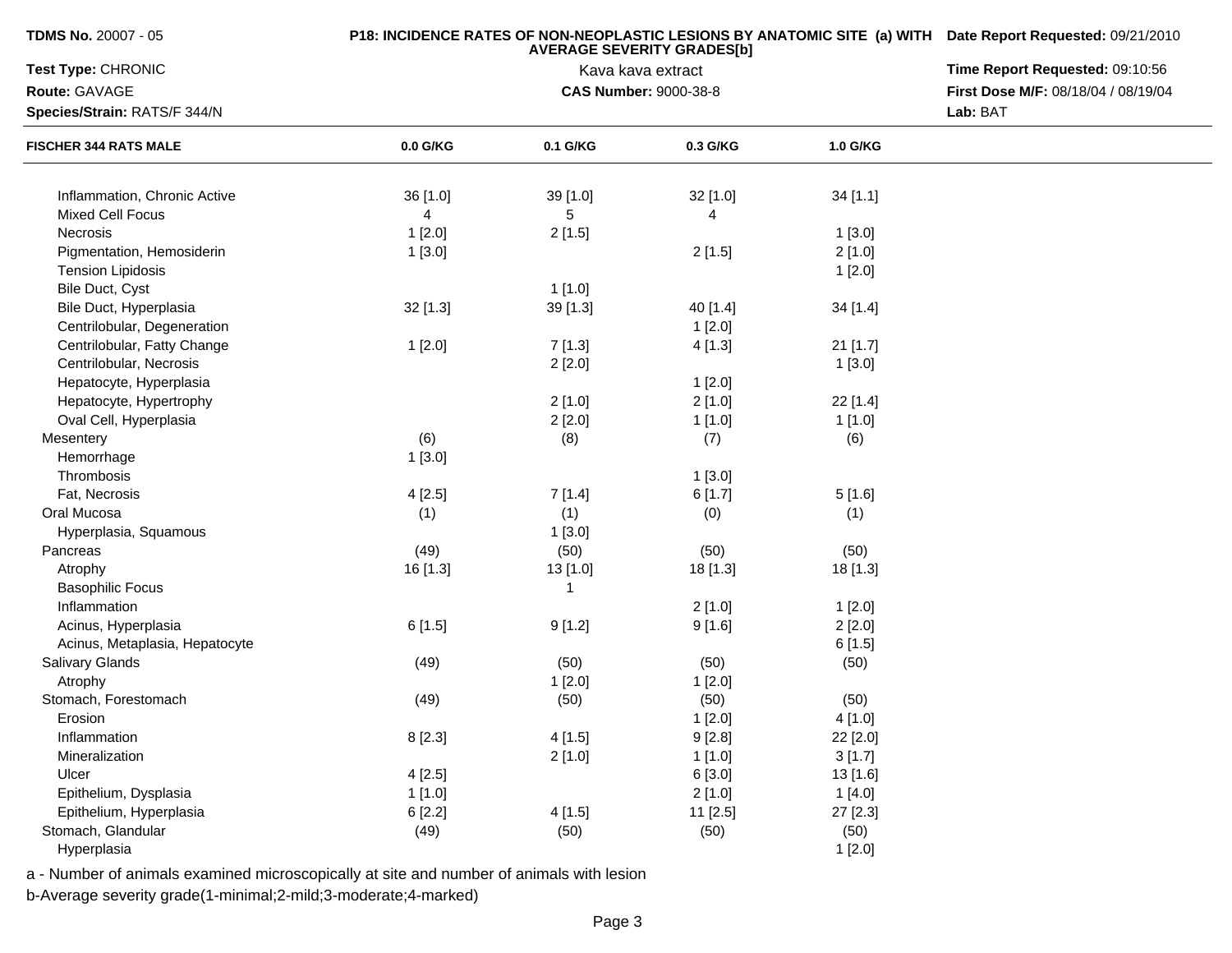| <b>TDMS No. 20007 - 05</b>                     |          | <b>AVERAGE SEVERITY GRADES[b]</b> | P18: INCIDENCE RATES OF NON-NEOPLASTIC LESIONS BY ANATOMIC SITE (a) WITH Date Report Requested: 09/21/2010 |            |                                     |
|------------------------------------------------|----------|-----------------------------------|------------------------------------------------------------------------------------------------------------|------------|-------------------------------------|
| Test Type: CHRONIC                             |          | Kava kava extract                 | Time Report Requested: 09:10:56                                                                            |            |                                     |
| Route: GAVAGE                                  |          |                                   | <b>CAS Number: 9000-38-8</b>                                                                               |            | First Dose M/F: 08/18/04 / 08/19/04 |
| Species/Strain: RATS/F 344/N                   |          |                                   |                                                                                                            |            | Lab: BAT                            |
| <b>FISCHER 344 RATS MALE</b>                   | 0.0 G/KG | 0.1 G/KG                          | 0.3 G/KG                                                                                                   | 1.0 G/KG   |                                     |
| Inflammation                                   | 2[2.0]   | 3[1.0]                            | 3[1.7]                                                                                                     | 3[1.7]     |                                     |
| Epithelium, Necrosis                           | 2[1.5]   | 1[2.0]                            | 2[2.0]                                                                                                     | 3[2.3]     |                                     |
| Tooth                                          | (10)     | (6)                               | (9)                                                                                                        | (11)       |                                     |
| Malformation                                   | 10 [1.0] | 6 [1.0]                           | 9[1.0]                                                                                                     | $11$ [1.1] |                                     |
| CARDIOVASCULAR SYSTEM                          |          |                                   |                                                                                                            |            |                                     |
| <b>Blood Vessel</b>                            | (49)     | (50)                              | (50)                                                                                                       | (50)       |                                     |
| Mineralization                                 |          |                                   |                                                                                                            | 1[1.0]     |                                     |
| Pulmonary Artery, Inflammation, Chronic Active |          |                                   | 1[2.0]                                                                                                     |            |                                     |
| Heart                                          | (49)     | (50)                              | (50)                                                                                                       | (50)       |                                     |
| Cardiomyopathy                                 | 48 [2.4] | 49 [2.4]                          | 48 [2.3]                                                                                                   | 46 [2.3]   |                                     |
| Inflammation, Suppurative                      |          |                                   |                                                                                                            | 1[2.0]     |                                     |
| Mineralization                                 |          |                                   | 1[1.0]                                                                                                     |            |                                     |
| Atrium, Thrombosis                             | 2[2.0]   | 2[1.5]                            | 3[1.7]                                                                                                     | 1[2.0]     |                                     |
| Coronary Artery, Degeneration                  |          |                                   | 1[1.0]                                                                                                     |            |                                     |
| Epicardium, Inflammation                       |          |                                   | 1[1.0]                                                                                                     |            |                                     |
| <b>ENDOCRINE SYSTEM</b>                        |          |                                   |                                                                                                            |            |                                     |
| <b>Adrenal Cortex</b>                          | (49)     | (50)                              | (50)                                                                                                       | (50)       |                                     |
| Degeneration, Cystic                           | 1[3.0]   |                                   |                                                                                                            |            |                                     |
| Hematopoietic Cell Proliferation               |          | 1[2.0]                            | 1[1.0]                                                                                                     |            |                                     |
| Hypertrophy                                    | 2[1.5]   | 5[1.4]                            | 3[1.0]                                                                                                     | 3[1.0]     |                                     |
| Necrosis                                       | 1[1.0]   | 1 [1.0]                           | 1[1.0]                                                                                                     | 1[2.0]     |                                     |
| Vacuolization Cytoplasmic                      | 1[3.0]   |                                   |                                                                                                            |            |                                     |
| Zona Fasciculata, Hyperplasia                  | 8[1.0]   | 6[1.2]                            | 9[1.0]                                                                                                     | 13[1.1]    |                                     |
| Adrenal Medulla                                | (49)     | (50)                              | (50)                                                                                                       | (50)       |                                     |
| Hemorrhage                                     |          |                                   |                                                                                                            | 1[3.0]     |                                     |
| Hyperplasia                                    | 9[1.7]   | 11 [1.9]                          | 10 [1.8]                                                                                                   | 10 [1.9]   |                                     |
| Thrombosis                                     |          |                                   |                                                                                                            | 1[2.0]     |                                     |
| Islets, Pancreatic                             | (49)     | (50)                              | (50)                                                                                                       | (50)       |                                     |
| Hyperplasia                                    | 2[2.5]   | 2[1.0]                            | 2[1.0]                                                                                                     | 3[2.7]     |                                     |
| Parathyroid Gland                              | (49)     | (50)                              | (48)                                                                                                       | (50)       |                                     |
| Hyperplasia                                    | 1[2.0]   |                                   | 1[1.0]                                                                                                     | 10 [1.8]   |                                     |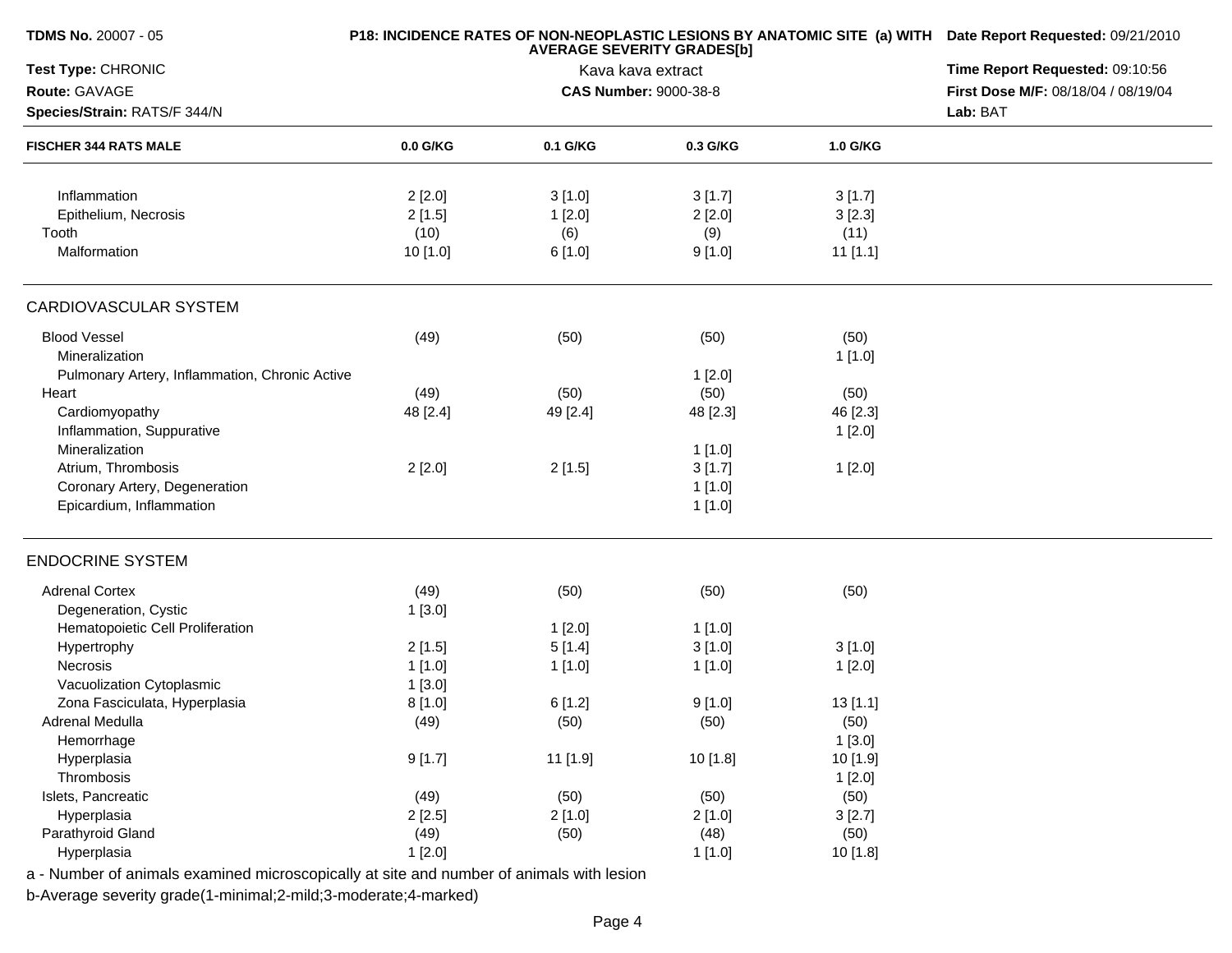| <b>TDMS No. 20007 - 05</b>        |          | P18: INCIDENCE RATES OF NON-NEOPLASTIC LESIONS BY ANATOMIC SITE (a) WITH Date Report Requested: 09/21/2010 |                              |          |                                     |  |  |
|-----------------------------------|----------|------------------------------------------------------------------------------------------------------------|------------------------------|----------|-------------------------------------|--|--|
| Test Type: CHRONIC                |          | <b>AVERAGE SEVERITY GRADES[b]</b><br>Kava kava extract                                                     |                              |          |                                     |  |  |
| Route: GAVAGE                     |          |                                                                                                            | <b>CAS Number: 9000-38-8</b> |          | First Dose M/F: 08/18/04 / 08/19/04 |  |  |
| Species/Strain: RATS/F 344/N      |          |                                                                                                            |                              |          | Lab: BAT                            |  |  |
| <b>FISCHER 344 RATS MALE</b>      | 0.0 G/KG | 0.1 G/KG                                                                                                   | 0.3 G/KG                     | 1.0 G/KG |                                     |  |  |
| <b>Pituitary Gland</b>            | (49)     | (50)                                                                                                       | (50)                         | (50)     |                                     |  |  |
| Hemorrhage                        | 1[2.0]   |                                                                                                            | 1[2.0]                       |          |                                     |  |  |
| Pars Distalis, Angiectasis        |          |                                                                                                            | 1[2.0]                       |          |                                     |  |  |
| Pars Distalis, Hyperplasia        | 17 [1.5] | 20 [1.9]                                                                                                   | 21 [1.4]                     | 11 [1.5] |                                     |  |  |
| <b>Thyroid Gland</b>              | (49)     | (50)                                                                                                       | (50)                         | (50)     |                                     |  |  |
| Infiltration Cellular, Lymphocyte |          | 1[2.0]                                                                                                     |                              |          |                                     |  |  |
| C-cell, Hyperplasia               | 8[1.9]   | 12 [1.9]                                                                                                   | 12 [1.8]                     | 7[1.4]   |                                     |  |  |
| Follicular Cell, Hyperplasia      |          | 2[1.5]                                                                                                     |                              | 1[2.0]   |                                     |  |  |
| Follicular Cell, Hypertrophy      |          |                                                                                                            |                              | 1[1.0]   |                                     |  |  |
|                                   |          |                                                                                                            |                              |          |                                     |  |  |
| <b>GENERAL BODY SYSTEM</b>        |          |                                                                                                            |                              |          |                                     |  |  |
| Peritoneum                        | (0)      | (0)                                                                                                        | (1)                          | (0)      |                                     |  |  |
| <b>Tissue NOS</b>                 | (0)      | (1)                                                                                                        | (0)                          | (0)      |                                     |  |  |
| <b>GENITAL SYSTEM</b>             |          |                                                                                                            |                              |          |                                     |  |  |
| <b>Coagulating Gland</b>          | (2)      | (2)                                                                                                        | (0)                          | (0)      |                                     |  |  |
| <b>Fibrosis</b>                   | 1[3.0]   |                                                                                                            |                              |          |                                     |  |  |
| Inflammation                      | 1[2.0]   | 2[3.0]                                                                                                     |                              |          |                                     |  |  |
| Epididymis                        | (49)     | (50)                                                                                                       | (50)                         | (50)     |                                     |  |  |
| Inflammation                      | 1[1.0]   | 4 [1.3]                                                                                                    | 3[1.7]                       | 2[1.5]   |                                     |  |  |
| <b>Preputial Gland</b>            | (49)     | (50)                                                                                                       | (49)                         | (50)     |                                     |  |  |
| Inflammation                      |          |                                                                                                            | 1[2.0]                       | 2[4.0]   |                                     |  |  |
| Duct, Hyperplasia, Atypical       |          |                                                                                                            |                              | 1[1.0]   |                                     |  |  |
| Prostate                          | (49)     | (50)                                                                                                       | (50)                         | (50)     |                                     |  |  |
| Atrophy                           |          |                                                                                                            |                              | 1[2.0]   |                                     |  |  |
| Inflammation                      | 28 [2.0] | 24 [1.8]                                                                                                   | 21 [1.8]                     | 16 [1.9] |                                     |  |  |
| Epithelium, Hyperplasia           | 9[1.1]   | 8[1.8]                                                                                                     | 2[1.0]                       | 3[1.0]   |                                     |  |  |
| Seminal Vesicle                   | (49)     | (50)                                                                                                       | (50)                         | (50)     |                                     |  |  |
| Atrophy                           |          |                                                                                                            |                              | 1[2.0]   |                                     |  |  |
| Inflammation                      |          |                                                                                                            | 1[2.0]                       | 2[2.0]   |                                     |  |  |
| <b>Testes</b>                     | (49)     | (50)                                                                                                       | (50)                         | (50)     |                                     |  |  |
| Cyst                              |          |                                                                                                            |                              | 1[4.0]   |                                     |  |  |
| Arteriole, Necrosis               | 1[1.0]   |                                                                                                            |                              |          |                                     |  |  |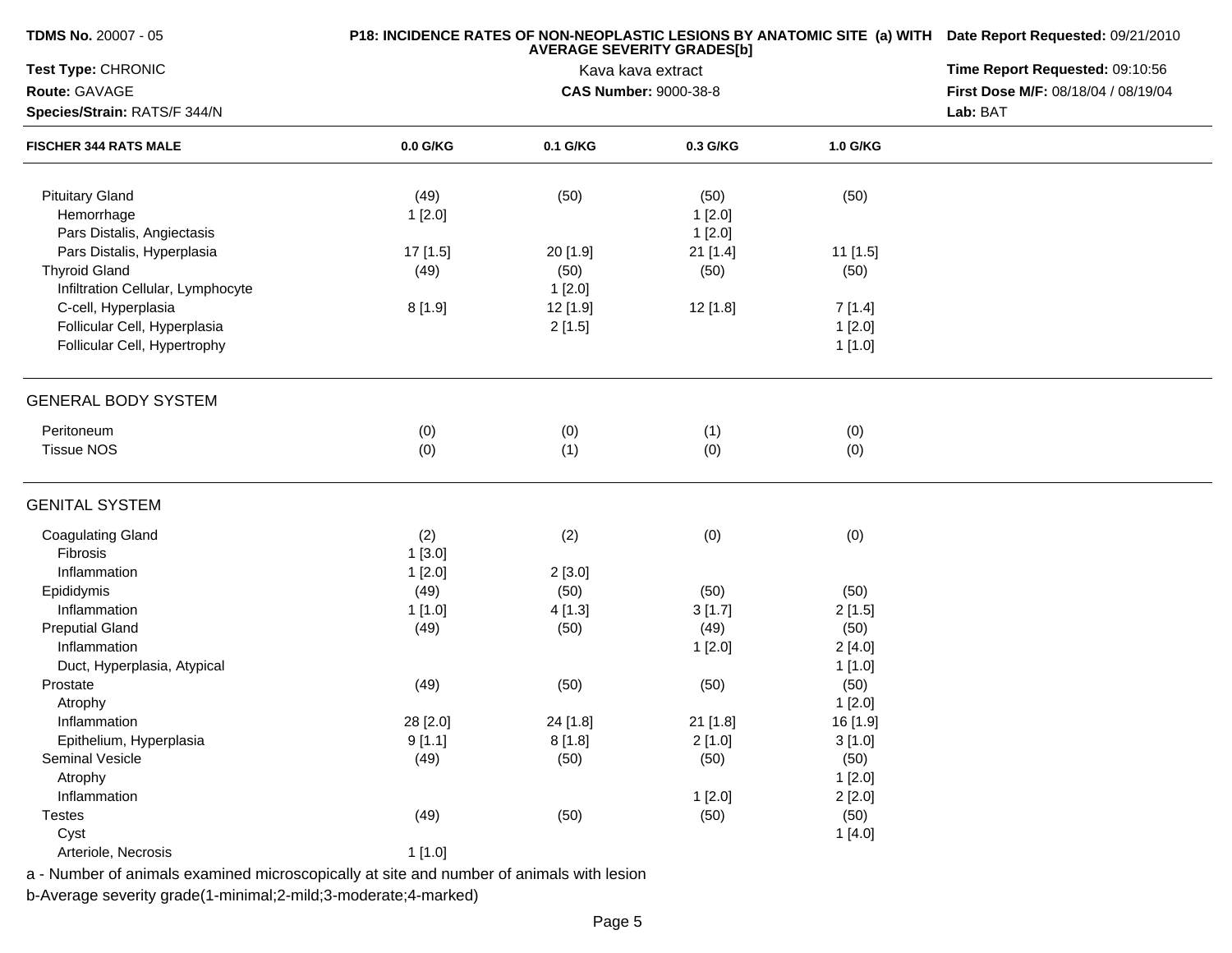| 0.0 G/KG<br>3[1.7]<br>17 [1.9]<br>(49)<br>16 [2.4]<br>(4)<br>3[2.0] | <b>AVERAGE SEVERITY GRADES[b]</b><br><b>CAS Number: 9000-38-8</b><br>0.1 G/KG<br>15[2.1]<br>(50)<br>1[4.0]<br>17 [2.9]<br>1 [1.0]<br>(3) | Kava kava extract<br>0.3 G/KG<br>10 [2.4]<br>(50)<br>24 [2.1]<br>(2) | 1.0 G/KG<br>4[2.5]<br>(50)<br>29 [2.4]<br>1[2.0]                                                                                                    | Time Report Requested: 09:10:56<br>First Dose M/F: 08/18/04 / 08/19/04<br>Lab: BAT                                         |
|---------------------------------------------------------------------|------------------------------------------------------------------------------------------------------------------------------------------|----------------------------------------------------------------------|-----------------------------------------------------------------------------------------------------------------------------------------------------|----------------------------------------------------------------------------------------------------------------------------|
|                                                                     |                                                                                                                                          |                                                                      |                                                                                                                                                     |                                                                                                                            |
|                                                                     |                                                                                                                                          |                                                                      |                                                                                                                                                     |                                                                                                                            |
|                                                                     |                                                                                                                                          |                                                                      |                                                                                                                                                     |                                                                                                                            |
|                                                                     |                                                                                                                                          |                                                                      |                                                                                                                                                     |                                                                                                                            |
|                                                                     |                                                                                                                                          |                                                                      |                                                                                                                                                     |                                                                                                                            |
|                                                                     |                                                                                                                                          |                                                                      |                                                                                                                                                     |                                                                                                                            |
|                                                                     |                                                                                                                                          |                                                                      |                                                                                                                                                     |                                                                                                                            |
|                                                                     |                                                                                                                                          |                                                                      |                                                                                                                                                     |                                                                                                                            |
|                                                                     |                                                                                                                                          |                                                                      |                                                                                                                                                     |                                                                                                                            |
|                                                                     |                                                                                                                                          |                                                                      |                                                                                                                                                     |                                                                                                                            |
|                                                                     |                                                                                                                                          |                                                                      | (5)                                                                                                                                                 |                                                                                                                            |
|                                                                     |                                                                                                                                          | 1[2.0]                                                               |                                                                                                                                                     |                                                                                                                            |
|                                                                     |                                                                                                                                          |                                                                      | 1[2.0]                                                                                                                                              |                                                                                                                            |
|                                                                     |                                                                                                                                          |                                                                      |                                                                                                                                                     |                                                                                                                            |
|                                                                     | 1[2.0]                                                                                                                                   | 1[3.0]                                                               |                                                                                                                                                     |                                                                                                                            |
| (49)                                                                | (50)                                                                                                                                     | (50)                                                                 | (50)                                                                                                                                                |                                                                                                                            |
| 2[2.0]                                                              | 2[1.0]                                                                                                                                   |                                                                      | 5[1.8]                                                                                                                                              |                                                                                                                            |
| (49)                                                                | (50)                                                                                                                                     | (50)                                                                 | (50)                                                                                                                                                |                                                                                                                            |
|                                                                     |                                                                                                                                          |                                                                      |                                                                                                                                                     |                                                                                                                            |
|                                                                     | 1[2.0]                                                                                                                                   |                                                                      |                                                                                                                                                     |                                                                                                                            |
|                                                                     |                                                                                                                                          |                                                                      | 2[1.5]                                                                                                                                              |                                                                                                                            |
| 10 [1.7]                                                            | 10 [2.2]                                                                                                                                 | 7[1.7]                                                               | 5[1.6]                                                                                                                                              |                                                                                                                            |
| 1[3.0]                                                              |                                                                                                                                          |                                                                      |                                                                                                                                                     |                                                                                                                            |
|                                                                     |                                                                                                                                          |                                                                      | 1[2.0]                                                                                                                                              |                                                                                                                            |
|                                                                     |                                                                                                                                          |                                                                      |                                                                                                                                                     |                                                                                                                            |
|                                                                     |                                                                                                                                          |                                                                      |                                                                                                                                                     |                                                                                                                            |
|                                                                     |                                                                                                                                          |                                                                      |                                                                                                                                                     |                                                                                                                            |
|                                                                     |                                                                                                                                          |                                                                      |                                                                                                                                                     |                                                                                                                            |
|                                                                     |                                                                                                                                          |                                                                      |                                                                                                                                                     |                                                                                                                            |
|                                                                     |                                                                                                                                          |                                                                      |                                                                                                                                                     |                                                                                                                            |
|                                                                     |                                                                                                                                          |                                                                      |                                                                                                                                                     |                                                                                                                            |
|                                                                     |                                                                                                                                          |                                                                      |                                                                                                                                                     |                                                                                                                            |
|                                                                     |                                                                                                                                          |                                                                      |                                                                                                                                                     |                                                                                                                            |
|                                                                     |                                                                                                                                          |                                                                      |                                                                                                                                                     |                                                                                                                            |
|                                                                     |                                                                                                                                          |                                                                      |                                                                                                                                                     |                                                                                                                            |
|                                                                     |                                                                                                                                          |                                                                      |                                                                                                                                                     |                                                                                                                            |
|                                                                     |                                                                                                                                          |                                                                      |                                                                                                                                                     |                                                                                                                            |
|                                                                     | 1[2.0]<br>1[2.0]<br>$31$ [1.1]<br>2[3.5]<br>(48)<br>47 [3.3]<br>(48)<br>1[2.0]                                                           | 32 [1.0]<br>2[2.5]<br>(50)<br>49 [3.2]<br>(50)                       | 35[1.1]<br>2[3.0]<br>1[3.0]<br>(50)<br>49 [3.3]<br>(50)<br>a - Number of animals examined microscopically at site and number of animals with lesion | 32 [1.1]<br>2[2.5]<br>1[2.0]<br>(50)<br>46 [3.2]<br>(50)<br>b-Average severity grade(1-minimal;2-mild;3-moderate;4-marked) |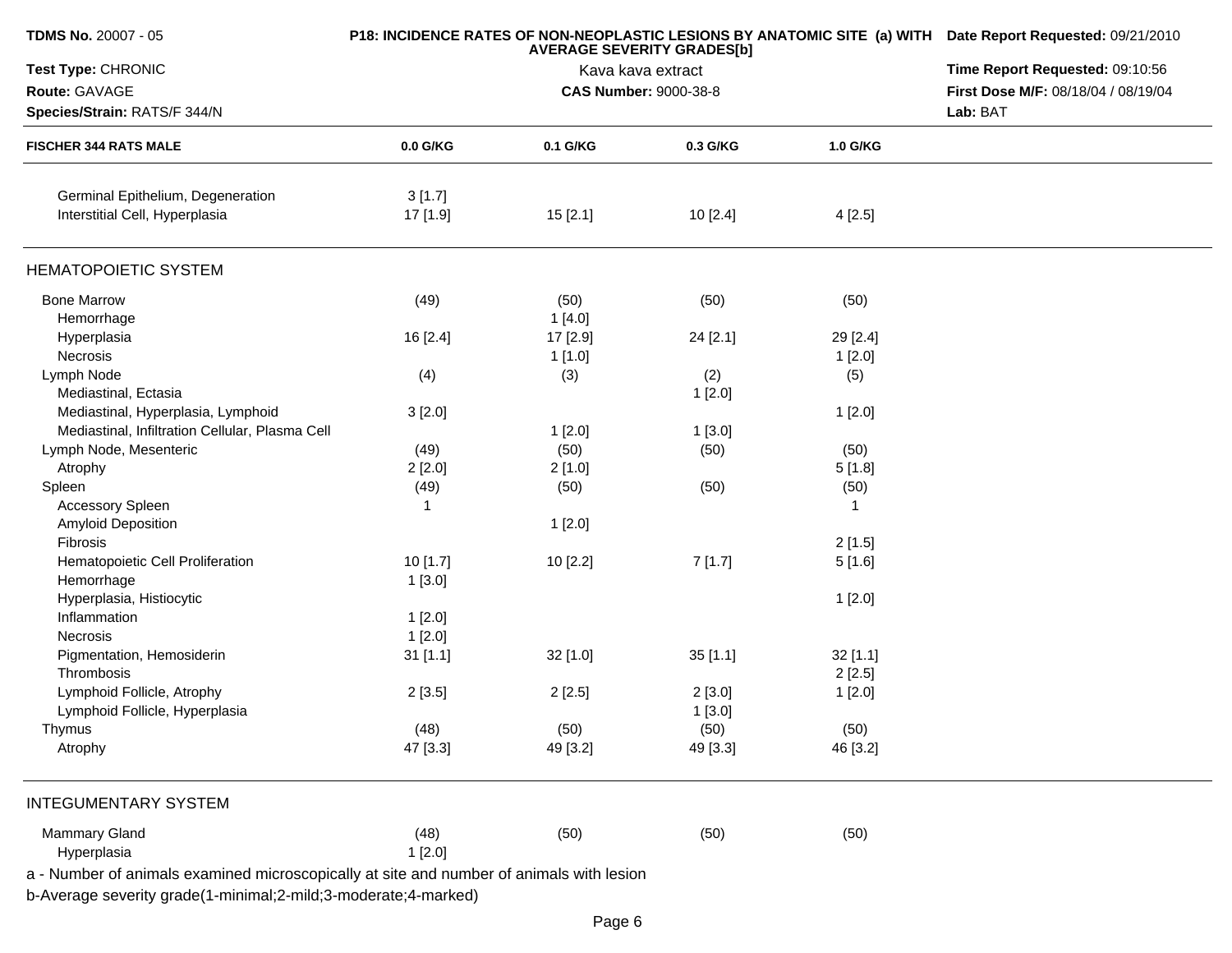| TDMS No. 20007 - 05                                  |          | P18: INCIDENCE RATES OF NON-NEOPLASTIC LESIONS BY ANATOMIC SITE (a) WITH Date Report Requested: 09/21/2010 |                              |                |                                     |  |  |
|------------------------------------------------------|----------|------------------------------------------------------------------------------------------------------------|------------------------------|----------------|-------------------------------------|--|--|
| Test Type: CHRONIC                                   |          | <b>AVERAGE SEVERITY GRADES[b]</b><br>Kava kava extract                                                     |                              |                |                                     |  |  |
| Route: GAVAGE                                        |          |                                                                                                            | <b>CAS Number: 9000-38-8</b> |                | First Dose M/F: 08/18/04 / 08/19/04 |  |  |
| Species/Strain: RATS/F 344/N                         |          |                                                                                                            |                              |                | Lab: BAT                            |  |  |
| <b>FISCHER 344 RATS MALE</b>                         | 0.0 G/KG | 0.1 G/KG                                                                                                   | 0.3 G/KG                     | 1.0 G/KG       |                                     |  |  |
| Skin<br>Cyst Epithelial Inclusion                    | (49)     | (50)<br>$\overline{1}$                                                                                     | (50)                         | (50)<br>1[3.0] |                                     |  |  |
| Inflammation                                         |          | 2[1.0]                                                                                                     |                              | 1[2.0]         |                                     |  |  |
| Epidermis, Hyperplasia, Basal Cell                   |          |                                                                                                            | 1[3.0]                       |                |                                     |  |  |
| Subcutaneous Tissue, Fibrosis                        | 1[4.0]   |                                                                                                            |                              |                |                                     |  |  |
| MUSCULOSKELETAL SYSTEM                               |          |                                                                                                            |                              |                |                                     |  |  |
| <b>Bone</b>                                          | (49)     | (50)                                                                                                       | (50)                         | (50)           |                                     |  |  |
| Osteopetrosis                                        |          |                                                                                                            |                              | 1[2.0]         |                                     |  |  |
| Ligament, Mineralization                             |          |                                                                                                            |                              | 1[2.0]         |                                     |  |  |
| <b>Skeletal Muscle</b>                               | (1)      | (0)                                                                                                        | (1)                          | (1)            |                                     |  |  |
| <b>NERVOUS SYSTEM</b>                                |          |                                                                                                            |                              |                |                                     |  |  |
| <b>Brain</b>                                         | (49)     | (50)                                                                                                       | (50)                         | (50)           |                                     |  |  |
| Hemorrhage                                           | 1[1.0]   | 1[1.0]                                                                                                     |                              | 2[2.0]         |                                     |  |  |
| Hydrocephalus                                        |          | 1[1.0]                                                                                                     |                              | 1[1.0]         |                                     |  |  |
| Necrosis                                             | 2[2.0]   |                                                                                                            | 2[3.0]                       | 2[1.5]         |                                     |  |  |
| Choroid Plexus, Infiltration Cellular,<br>Lymphocyte |          |                                                                                                            | 1[2.0]                       |                |                                     |  |  |
| Spinal Cord                                          | (2)      | (0)                                                                                                        | (0)                          | (0)            |                                     |  |  |
| <b>RESPIRATORY SYSTEM</b>                            |          |                                                                                                            |                              |                |                                     |  |  |
| Lung                                                 | (49)     | (50)                                                                                                       | (50)                         | (50)           |                                     |  |  |
| Congestion                                           |          | 1[2.0]                                                                                                     | 1[3.0]                       | 1[2.0]         |                                     |  |  |
| Foreign Body                                         |          |                                                                                                            |                              | $\mathbf{1}$   |                                     |  |  |
| Hemorrhage                                           |          |                                                                                                            |                              | 1[1.0]         |                                     |  |  |
| Inflammation, Granulomatous                          |          |                                                                                                            |                              | 3[1.7]         |                                     |  |  |
| Inflammation, Chronic Active                         | 6[1.5]   | 3[1.0]                                                                                                     | 9[1.1]                       | 9[1.0]         |                                     |  |  |
| Necrosis                                             | 2[1.5]   |                                                                                                            |                              |                |                                     |  |  |
| Thrombosis                                           | 1[1.0]   |                                                                                                            | 1[1.0]                       |                |                                     |  |  |
| Alveolar Epithelium, Hyperplasia                     | 19 [1.4] | 13 [1.7]                                                                                                   | 20 [1.4]                     | 15 [1.3]       |                                     |  |  |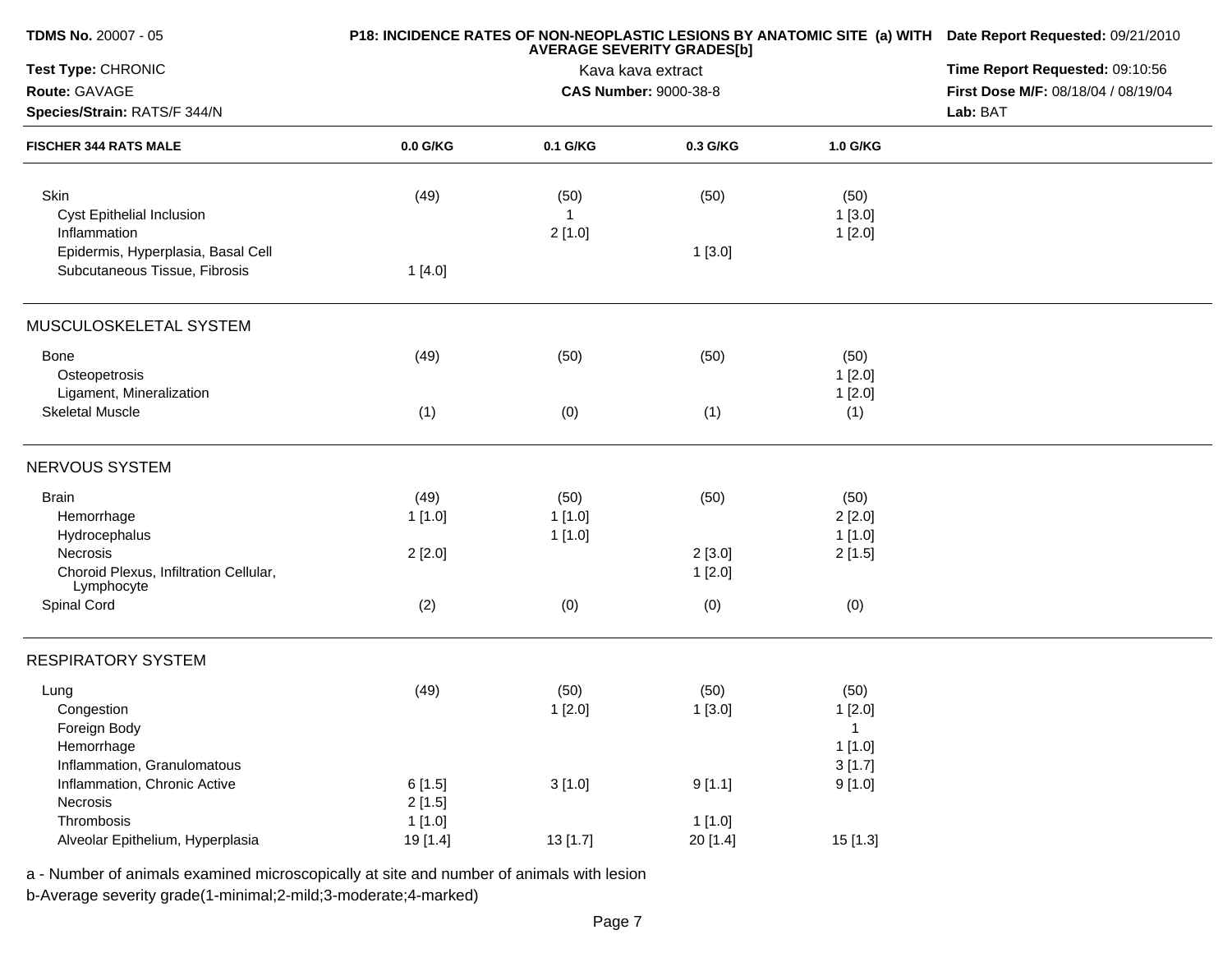| <b>TDMS No. 20007 - 05</b>                                            |              | P18: INCIDENCE RATES OF NON-NEOPLASTIC LESIONS BY ANATOMIC SITE (a) WITH Date Report Requested: 09/21/2010<br>Time Report Requested: 09:10:56 |                              |                  |                                     |
|-----------------------------------------------------------------------|--------------|-----------------------------------------------------------------------------------------------------------------------------------------------|------------------------------|------------------|-------------------------------------|
| Test Type: CHRONIC                                                    |              |                                                                                                                                               |                              |                  |                                     |
| Route: GAVAGE                                                         |              |                                                                                                                                               | <b>CAS Number: 9000-38-8</b> |                  | First Dose M/F: 08/18/04 / 08/19/04 |
| Species/Strain: RATS/F 344/N                                          |              |                                                                                                                                               |                              |                  | Lab: BAT                            |
| <b>FISCHER 344 RATS MALE</b>                                          | 0.0 G/KG     | 0.1 G/KG                                                                                                                                      | 0.3 G/KG                     | 1.0 G/KG         |                                     |
| Alveolar Epithelium, Hypertrophy<br>Alveolar Epithelium, Metaplasia   | 2[1.0]       |                                                                                                                                               | 2[1.5]<br>1[2.0]             | 1[1.0]           |                                     |
| Alveolar Epithelium, Metaplasia, Squamous                             | 1[1.0]       | 1[2.0]                                                                                                                                        | 1[2.0]                       |                  |                                     |
| Alveolus, Infiltration Cellular, Histiocyte<br>Arteriole, Hyperplasia | 8[1.0]       | 3[1.0]                                                                                                                                        | $11$ [1.1]                   | 9[1.6]<br>1[1.0] |                                     |
| Serosa, Inflammation, Acute                                           |              |                                                                                                                                               |                              | 1[2.0]           |                                     |
| Nose                                                                  | (49)         | (50)                                                                                                                                          | (50)                         | (50)             |                                     |
| Foreign Body                                                          | $\mathbf{1}$ | $\overline{4}$                                                                                                                                | $\mathbf{1}$                 | $\overline{2}$   |                                     |
| Inflammation                                                          | 18 [1.7]     | 14 [1.8]                                                                                                                                      | 10 [1.6]                     | 18 [1.3]         |                                     |
| Olfactory Epithelium, Metaplasia                                      | 2[2.0]       | 1[2.0]                                                                                                                                        | 3[1.3]                       | 5[1.6]           |                                     |
| Respiratory Epithelium, Hyperplasia                                   | 1[2.0]       | 3[2.3]                                                                                                                                        | 1[1.0]                       | 4 [1.0]          |                                     |
| SPECIAL SENSES SYSTEM                                                 |              |                                                                                                                                               |                              |                  |                                     |
| Ear                                                                   | (0)          | (2)                                                                                                                                           | (1)                          | (0)              |                                     |
| Eye<br>Anterior Chamber, Inflammation                                 | (49)         | (50)                                                                                                                                          | (50)                         | (50)<br>1[2.0]   |                                     |
| Cornea, Fibrosis                                                      | 1[2.0]       |                                                                                                                                               |                              |                  |                                     |
| Cornea, Inflammation                                                  |              |                                                                                                                                               | 1[3.0]                       |                  |                                     |
| Iris, Inflammation                                                    |              |                                                                                                                                               |                              | 2[1.0]           |                                     |
| Iris, Synechia                                                        | 1[4.0]       |                                                                                                                                               |                              |                  |                                     |
| Lens, Cataract                                                        | 2[1.5]       | 1[1.0]                                                                                                                                        | 2[2.0]                       |                  |                                     |
| Retina, Degeneration                                                  | 6[1.5]       | 6[1.0]                                                                                                                                        | 10 [1.5]                     | 16 [1.6]         |                                     |
| Retina, Retinal Detachment                                            | 1[4.0]       |                                                                                                                                               |                              |                  |                                     |
| Harderian Gland                                                       | (49)         | (50)                                                                                                                                          | (50)                         | (50)             |                                     |
| Zymbal's Gland                                                        | (0)          | (0)                                                                                                                                           | (1)                          | (0)              |                                     |
| <b>URINARY SYSTEM</b>                                                 |              |                                                                                                                                               |                              |                  |                                     |
| Kidney                                                                | (49)         | (50)                                                                                                                                          | (50)                         | (50)             |                                     |
| Accumulation, Hyaline Droplet                                         | 1[1.0]       |                                                                                                                                               | 1[1.0]                       | 2[1.0]           |                                     |
| Hyperplasia, Oncocytic                                                |              |                                                                                                                                               |                              | 1[1.0]           |                                     |
| Infarct                                                               | 1[2.0]       |                                                                                                                                               | 1[1.0]                       |                  |                                     |
| Inflammation, Acute                                                   |              |                                                                                                                                               | 1[2.0]                       |                  |                                     |
| Mineralization                                                        | 38 [1.0]     | 43 [1.0]                                                                                                                                      | 41 [1.0]                     | 34 [1.0]         |                                     |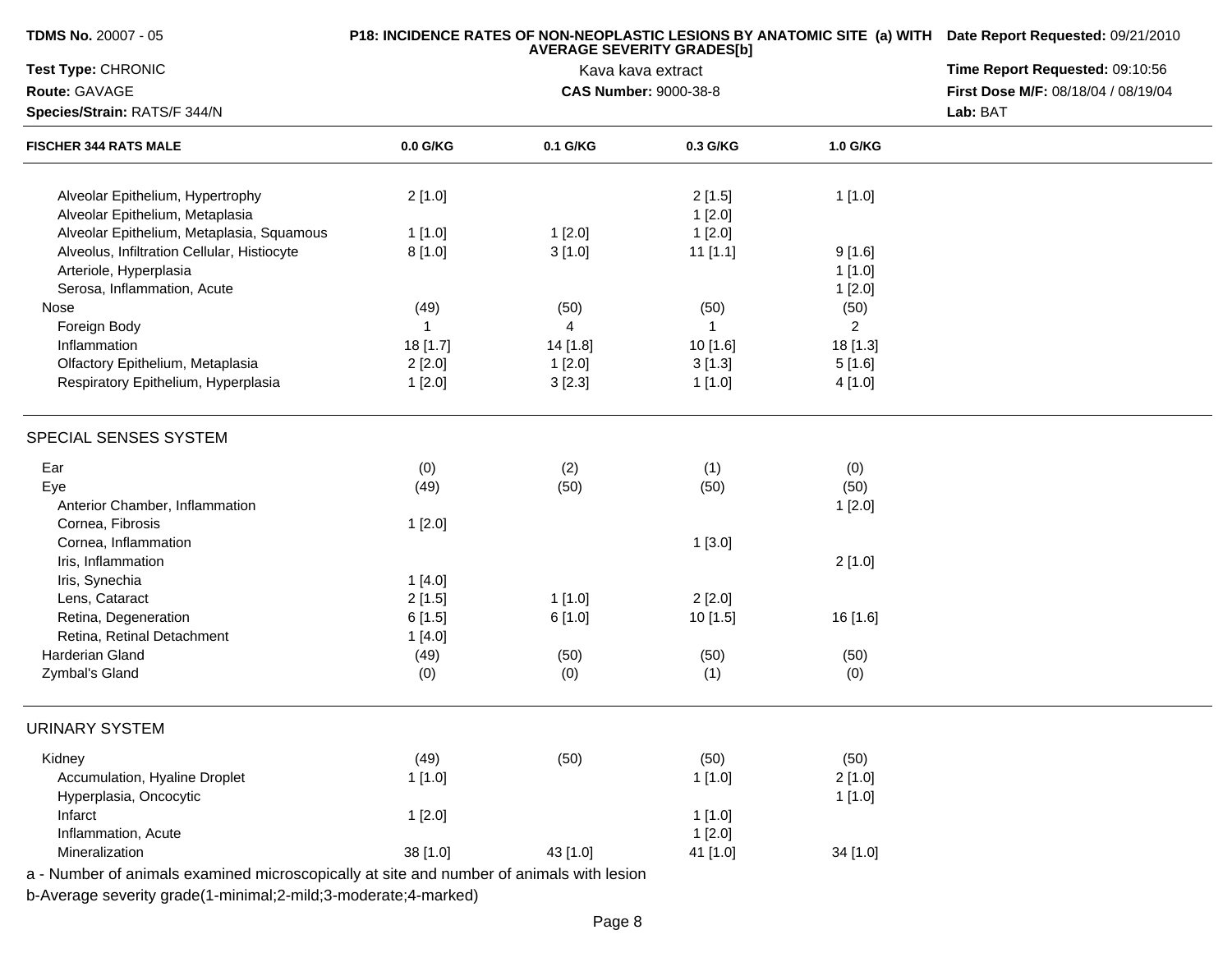| <b>TDMS No. 20007 - 05</b>                   |            | P18: INCIDENCE RATES OF NON-NEOPLASTIC LESIONS BY ANATOMIC SITE (a) WITH Date Report Requested: 09/21/2010 |                              |          |                                     |
|----------------------------------------------|------------|------------------------------------------------------------------------------------------------------------|------------------------------|----------|-------------------------------------|
| Test Type: CHRONIC                           |            |                                                                                                            | Kava kava extract            |          | Time Report Requested: 09:10:56     |
| <b>Route: GAVAGE</b>                         |            |                                                                                                            | <b>CAS Number: 9000-38-8</b> |          | First Dose M/F: 08/18/04 / 08/19/04 |
| Species/Strain: RATS/F 344/N                 |            |                                                                                                            |                              |          | Lab: BAT                            |
| <b>FISCHER 344 RATS MALE</b>                 | $0.0$ G/KG | 0.1 G/KG                                                                                                   | 0.3 G/KG                     | 1.0 G/KG |                                     |
| Nephropathy                                  | 46 [1.4]   | 47 [1.2]                                                                                                   | 48 [1.8]                     | 48 [3.1] |                                     |
| Cortex, Cyst                                 | 1[2.0]     |                                                                                                            |                              | 1[2.0]   |                                     |
| Papilla, Necrosis                            | 1[4.0]     |                                                                                                            |                              |          |                                     |
| Pelvis, Dilatation                           |            | 1[2.0]                                                                                                     |                              |          |                                     |
| Pelvis, Inflammation                         | 1[3.0]     |                                                                                                            |                              | 1[1.0]   |                                     |
| Pelvis, Transitional Epithelium, Hyperplasia |            | 1 [1.0]                                                                                                    | 1[2.0]                       | 15 [1.3] |                                     |
| Ureter                                       | (1)        | (1)                                                                                                        | (0)                          | (0)      |                                     |
| Inflammation                                 | 1 [4.0]    |                                                                                                            |                              |          |                                     |
| Urethra                                      | (1)        | (0)                                                                                                        | (0)                          | (0)      |                                     |
| Inflammation                                 | 1 [4.0]    |                                                                                                            |                              |          |                                     |
| <b>Urinary Bladder</b>                       | (49)       | (50)                                                                                                       | (50)                         | (50)     |                                     |
| Inflammation                                 | 2[2.5]     |                                                                                                            | 1[2.0]                       | 2[2.5]   |                                     |
| Transitional Epithelium, Hyperplasia         | 1[2.0]     |                                                                                                            |                              |          |                                     |

\*\*\* END OF MALE \*\*\*

a - Number of animals examined microscopically at site and number of animals with lesionb-Average severity grade(1-minimal;2-mild;3-moderate;4-marked)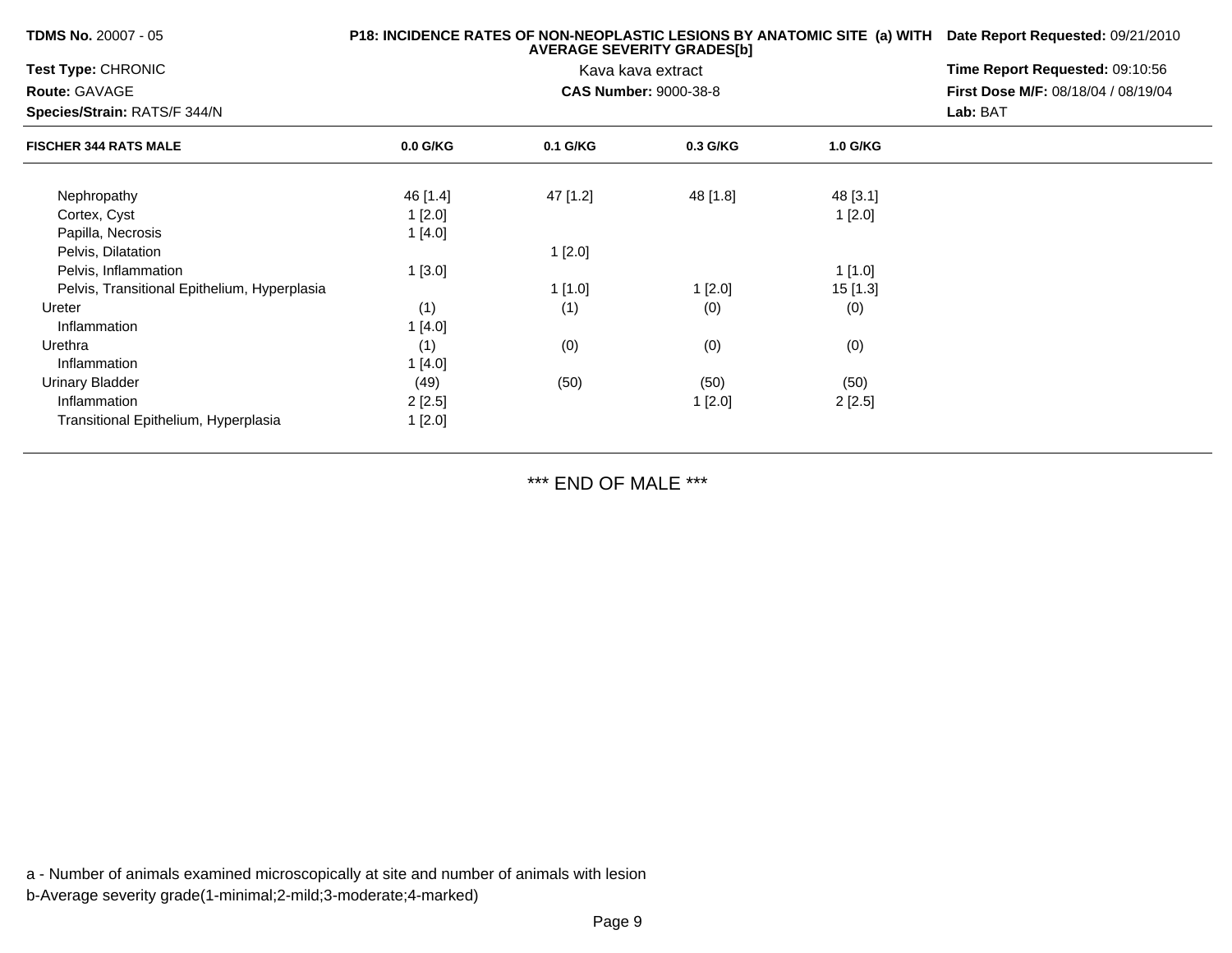| TDMS No. 20007 - 05                                      |            | P18: INCIDENCE RATES OF NON-NEOPLASTIC LESIONS BY ANATOMIC SITE (a) WITH Date Report Requested: 09/21/2010 |                              |                |                                     |  |
|----------------------------------------------------------|------------|------------------------------------------------------------------------------------------------------------|------------------------------|----------------|-------------------------------------|--|
| Test Type: CHRONIC                                       |            | Kava kava extract                                                                                          |                              |                |                                     |  |
| Route: GAVAGE                                            |            |                                                                                                            | <b>CAS Number: 9000-38-8</b> |                | First Dose M/F: 08/18/04 / 08/19/04 |  |
| Species/Strain: RATS/F 344/N                             |            |                                                                                                            |                              |                | Lab: BAT                            |  |
| <b>FISCHER 344 RATS FEMALE</b>                           | 0.0 G/KG   | 0.1 G/KG                                                                                                   | 0.3 G/KG                     | 1.0 G/KG       |                                     |  |
| <b>Disposition Summary</b>                               |            |                                                                                                            |                              |                |                                     |  |
| <b>Animals Initially In Study</b><br><b>Early Deaths</b> | 50         | 50                                                                                                         | 50                           | 50             |                                     |  |
| <b>Dosing Accident</b>                                   | 1          | $\mathbf{1}$                                                                                               | $\mathbf{2}$                 | $\mathbf 2$    |                                     |  |
| <b>Moribund Sacrifice</b>                                | 12         | 12                                                                                                         | 13                           | 6              |                                     |  |
| <b>Natural Death</b>                                     | 3          | $\mathbf{2}$                                                                                               | 11                           | 8              |                                     |  |
| <b>Survivors</b>                                         |            |                                                                                                            |                              |                |                                     |  |
| <b>Natural Death</b>                                     |            | $\mathbf{1}$                                                                                               |                              |                |                                     |  |
| <b>Terminal Sacrifice</b>                                | 34         | 34                                                                                                         | 24                           | 34             |                                     |  |
| <b>Animals Examined Microscopically</b>                  | 50         | 50                                                                                                         | 50                           | 50             |                                     |  |
| <b>ALIMENTARY SYSTEM</b>                                 |            |                                                                                                            |                              |                |                                     |  |
| Esophagus                                                | (50)       | (50)                                                                                                       | (50)                         | (50)           |                                     |  |
| Hyperplasia                                              |            | 1[1.0]                                                                                                     |                              |                |                                     |  |
| Inflammation                                             |            | 1[2.0]                                                                                                     | 1[3.0]                       |                |                                     |  |
| Perforation                                              |            |                                                                                                            | 1[4.0]                       |                |                                     |  |
| Intestine Large, Cecum                                   | (50)       | (50)                                                                                                       | (50)                         | (50)           |                                     |  |
| Inflammation                                             |            |                                                                                                            | 1[4.0]                       |                |                                     |  |
| Necrosis                                                 |            |                                                                                                            | 1[4.0]                       |                |                                     |  |
| Intestine Large, Colon                                   | (50)       | (50)                                                                                                       | (50)                         | (50)           |                                     |  |
| Parasite Metazoan                                        | 3          | $\mathbf{1}$                                                                                               | 8                            | 6              |                                     |  |
| Liver                                                    | (50)       | (50)                                                                                                       | (50)                         | (50)           |                                     |  |
| Angiectasis                                              | 1[2.0]     | 2[1.5]                                                                                                     |                              | 3[1.3]         |                                     |  |
| <b>Basophilic Focus</b>                                  | 44         | 42                                                                                                         | 41                           | 11             |                                     |  |
| Clear Cell Focus                                         | 12         | 14                                                                                                         | 11                           | 8              |                                     |  |
| Degeneration, Cystic                                     |            |                                                                                                            |                              | 1[1.0]         |                                     |  |
| Eosinophilic Focus                                       | 23         | 31                                                                                                         | 24                           | 23             |                                     |  |
| Fatty Change, Focal                                      | 1[1.0]     |                                                                                                            |                              |                |                                     |  |
| Fatty Change, Diffuse                                    | 9[1.3]     | 10 [1.4]                                                                                                   | 10 [1.5]                     | 11[1.1]        |                                     |  |
| Hematopoietic Cell Proliferation                         | 1[1.0]     | 3[1.0]                                                                                                     |                              |                |                                     |  |
| Hepatodiaphragmatic Nodule                               | $\sqrt{5}$ | 6                                                                                                          | $\mathbf{1}$                 | $\overline{2}$ |                                     |  |
| Inflammation, Chronic Active                             | 43 [1.0]   | 40 [1.0]                                                                                                   | 38 [1.0]                     | 35 [1.0]       |                                     |  |
| Mixed Cell Focus                                         | 15         | 10                                                                                                         | 9                            | 3              |                                     |  |
| Necrosis                                                 | 2[3.0]     | 1[1.0]                                                                                                     |                              |                |                                     |  |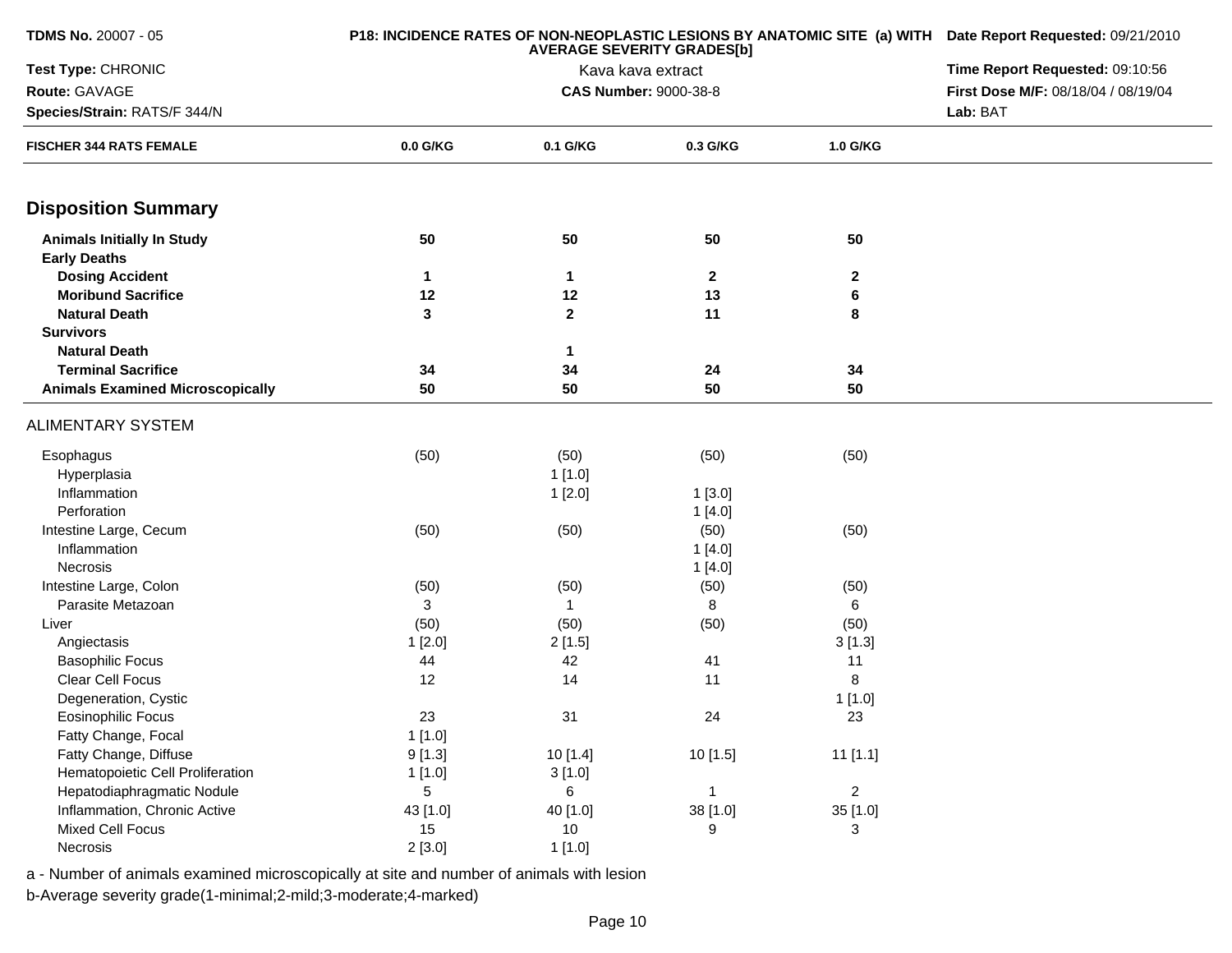**TDMS No.** 20007 - 05

## **P18: INCIDENCE RATES OF NON-NEOPLASTIC LESIONS BY ANATOMIC SITE (a) WITH AVERAGE SEVERITY GRADES[b] Date Report Requested:** 09/21/2010

| Test Type: CHRONIC              |              | Kava kava extract            | Time Report Requested: 09:10:56<br>First Dose M/F: 08/18/04 / 08/19/04 |          |  |
|---------------------------------|--------------|------------------------------|------------------------------------------------------------------------|----------|--|
| Route: GAVAGE                   |              | <b>CAS Number: 9000-38-8</b> |                                                                        |          |  |
| Species/Strain: RATS/F 344/N    |              |                              |                                                                        | Lab: BAT |  |
| <b>FISCHER 344 RATS FEMALE</b>  | 0.0 G/KG     | 0.1 G/KG                     | 0.3 G/KG                                                               | 1.0 G/KG |  |
|                                 |              |                              |                                                                        |          |  |
| Pigmentation, Hemosiderin       | 1[2.0]       |                              | 1[1.0]                                                                 | 1[2.0]   |  |
| Artery, Necrosis                | 1[2.0]       |                              |                                                                        |          |  |
| Bile Duct, Cyst                 |              | 1[1.0]                       |                                                                        |          |  |
| Bile Duct, Hyperplasia          | 12 [1.0]     | 15 [1.5]                     | 10 [1.3]                                                               | 10[1.1]  |  |
| Centrilobular, Fatty Change     |              |                              |                                                                        | 2[2.0]   |  |
| Centrilobular, Necrosis         |              | 1[3.0]                       |                                                                        | 1[2.0]   |  |
| Hepatocyte, Hypertrophy         | 5[1.6]       | 2[1.0]                       | 3[1.3]                                                                 | 33 [1.8] |  |
| Oval Cell, Hyperplasia          |              | 2[2.0]                       | 2[1.0]                                                                 |          |  |
| Serosa, Fibrosis                | 1[3.0]       | 1[2.0]                       |                                                                        |          |  |
| Mesentery                       | (10)         | (9)                          | (7)                                                                    | (9)      |  |
| Fat, Necrosis                   | 10 [1.5]     | 9[1.9]                       | 7[1.9]                                                                 | 9[1.7]   |  |
| Oral Mucosa                     | (0)          | (1)                          | (2)                                                                    | (0)      |  |
| Hyperplasia, Squamous           |              |                              | 1[4.0]                                                                 |          |  |
| Pancreas                        | (50)         | (50)                         | (50)                                                                   | (50)     |  |
| Atrophy                         | 13 [1.0]     | 10 [1.4]                     | 16 [1.3]                                                               | 17 [1.4] |  |
| <b>Basophilic Focus</b>         | $\mathbf{1}$ |                              |                                                                        |          |  |
| Inflammation                    |              |                              |                                                                        | 1[1.0]   |  |
| Acinus, Hyperplasia             | 1[1.0]       | 3[1.3]                       |                                                                        |          |  |
| Acinus, Metaplasia, Hepatocyte  |              | 1[1.0]                       |                                                                        | 4[1.3]   |  |
| Salivary Glands                 | (50)         | (50)                         | (50)                                                                   | (50)     |  |
| Atrophy                         |              |                              |                                                                        | 1[2.0]   |  |
| Stomach, Forestomach            | (50)         | (50)                         | (50)                                                                   | (50)     |  |
| Erosion                         |              | 1[1.0]                       | 2[1.0]                                                                 |          |  |
| Hyperplasia, Atypical           | 1[4.0]       |                              |                                                                        |          |  |
| Inflammation                    | 5[2.0]       | 7[1.7]                       | 7[2.1]                                                                 | 13 [1.8] |  |
| Ulcer                           | 1[3.0]       | 1[4.0]                       | 3[2.3]                                                                 | 7[2.3]   |  |
| Epithelium, Hyperplasia         | 5[2.2]       | 6[2.3]                       | 8[1.8]                                                                 | 19 [1.9] |  |
| Stomach, Glandular              | (50)         | (50)                         | (50)                                                                   | (50)     |  |
| Amyloid Deposition              |              |                              | 1[2.0]                                                                 |          |  |
| Inflammation                    |              | 2[2.0]                       |                                                                        |          |  |
| Epithelium, Hyperplasia         |              |                              | 1[3.0]                                                                 |          |  |
| Epithelium, Necrosis            | 1[1.0]       | 1[2.0]                       |                                                                        |          |  |
| Tooth                           | (5)          | (3)                          | (4)                                                                    | (2)      |  |
| Malformation                    | 5[1.0]       | 3[1.3]                       | 4[1.0]                                                                 | 2[2.0]   |  |
| Peridontal Tissue, Inflammation |              |                              |                                                                        | 1[3.0]   |  |
|                                 |              |                              |                                                                        |          |  |

a - Number of animals examined microscopically at site and number of animals with lesionb-Average severity grade(1-minimal;2-mild;3-moderate;4-marked)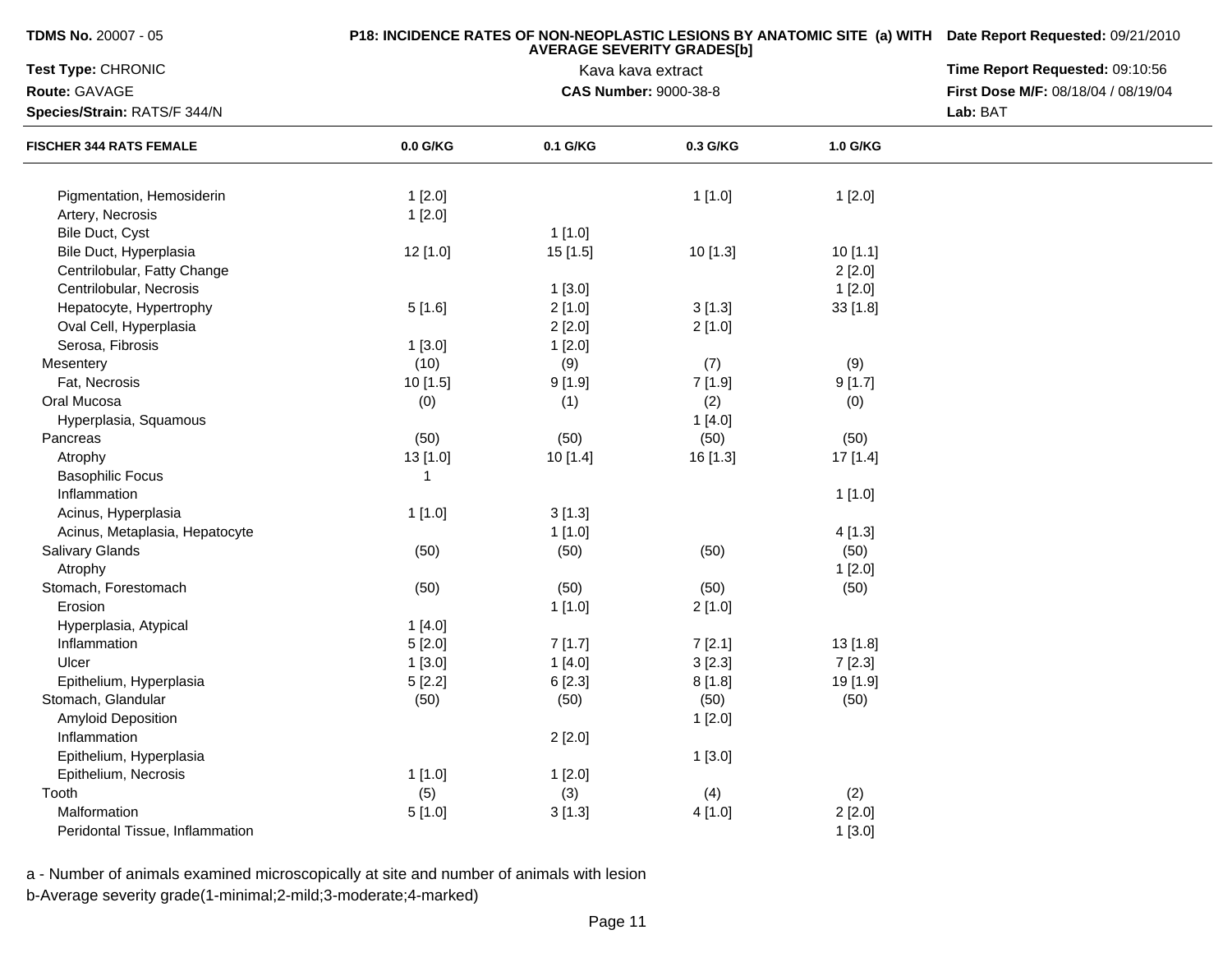| <b>TDMS No. 20007 - 05</b>     |          | P18: INCIDENCE RATES OF NON-NEOPLASTIC LESIONS BY ANATOMIC SITE (a) WITH Date Report Requested: 09/21/2010 |                              |          |                                     |
|--------------------------------|----------|------------------------------------------------------------------------------------------------------------|------------------------------|----------|-------------------------------------|
| Test Type: CHRONIC             |          | Time Report Requested: 09:10:56                                                                            |                              |          |                                     |
| Route: GAVAGE                  |          |                                                                                                            | <b>CAS Number: 9000-38-8</b> |          | First Dose M/F: 08/18/04 / 08/19/04 |
| Species/Strain: RATS/F 344/N   |          |                                                                                                            |                              |          | Lab: BAT                            |
| <b>FISCHER 344 RATS FEMALE</b> | 0.0 G/KG | 0.1 G/KG                                                                                                   | 0.3 G/KG                     | 1.0 G/KG |                                     |
|                                |          |                                                                                                            |                              |          |                                     |
| CARDIOVASCULAR SYSTEM          |          |                                                                                                            |                              |          |                                     |
| <b>Blood Vessel</b>            | (50)     | (50)                                                                                                       | (50)                         | (50)     |                                     |
| Inflammation                   | 1[3.0]   |                                                                                                            |                              |          |                                     |
| Heart                          | (50)     | (50)                                                                                                       | (50)                         | (50)     |                                     |
| Cardiomyopathy                 | 42 [1.9] | 45 [1.9]                                                                                                   | 45 [1.9]                     | 47 [1.7] |                                     |
| Atrium, Thrombosis             |          | 1[2.0]                                                                                                     |                              | 1[2.0]   |                                     |
| Valve, Thrombosis              |          | 1[2.0]                                                                                                     |                              |          |                                     |
| <b>ENDOCRINE SYSTEM</b>        |          |                                                                                                            |                              |          |                                     |
| <b>Adrenal Cortex</b>          | (50)     | (50)                                                                                                       | (50)                         | (50)     |                                     |
| Amyloid Deposition             |          | 1[2.0]                                                                                                     |                              |          |                                     |
| Degeneration, Cystic           | 3[1.3]   | 6[1.2]                                                                                                     | 7 [1.6]                      | 6[1.2]   |                                     |
| Hemorrhage                     |          |                                                                                                            |                              | 1[4.0]   |                                     |
| Hypertrophy                    | 2[2.5]   | 3[1.0]                                                                                                     | 1[2.0]                       | 3[1.0]   |                                     |
| Metaplasia, Osseous            |          |                                                                                                            | 1[2.0]                       |          |                                     |
| Necrosis                       | 2[3.0]   |                                                                                                            | 1[1.0]                       | 2[2.0]   |                                     |
| Zona Fasciculata, Hyperplasia  | 6 [1.0]  | 6[1.2]                                                                                                     | 4[1.3]                       | 9[1.1]   |                                     |
| Adrenal Medulla                | (50)     | (50)                                                                                                       | (50)                         | (50)     |                                     |
| Hyperplasia                    | 3[1.3]   |                                                                                                            | 1[1.0]                       | 1[1.0]   |                                     |
| Necrosis                       |          | 1[4.0]                                                                                                     |                              |          |                                     |
| Islets, Pancreatic             | (50)     | (50)                                                                                                       | (50)                         | (50)     |                                     |
| Hyperplasia                    | 1[1.0]   |                                                                                                            | 3[1.3]                       | 1[1.0]   |                                     |
| Parathyroid Gland              | (44)     | (47)                                                                                                       | (44)                         | (47)     |                                     |
| <b>Pituitary Gland</b>         | (50)     | (50)                                                                                                       | (50)                         | (50)     |                                     |
| Cyst                           |          |                                                                                                            | 1[1.0]                       |          |                                     |
| Pars Distalis, Angiectasis     | 1[2.0]   | 1[1.0]                                                                                                     | 1[2.0]                       | 2[2.5]   |                                     |
| Pars Distalis, Hyperplasia     | 11 [1.7] | 20 [2.2]                                                                                                   | 16 [2.3]                     | 23 [2.0] |                                     |
| <b>Thyroid Gland</b>           | (50)     | (50)                                                                                                       | (50)                         | (50)     |                                     |
| C-cell, Hyperplasia            | 15[2.1]  | 15 [1.9]                                                                                                   | 6 [2.3]                      | 4[1.3]   |                                     |
| Follicle, Cyst                 |          |                                                                                                            |                              | 2[1.5]   |                                     |
| Follicular Cell, Hyperplasia   | 1[3.0]   | 1[1.0]                                                                                                     | 4[2.5]                       | 4[2.0]   |                                     |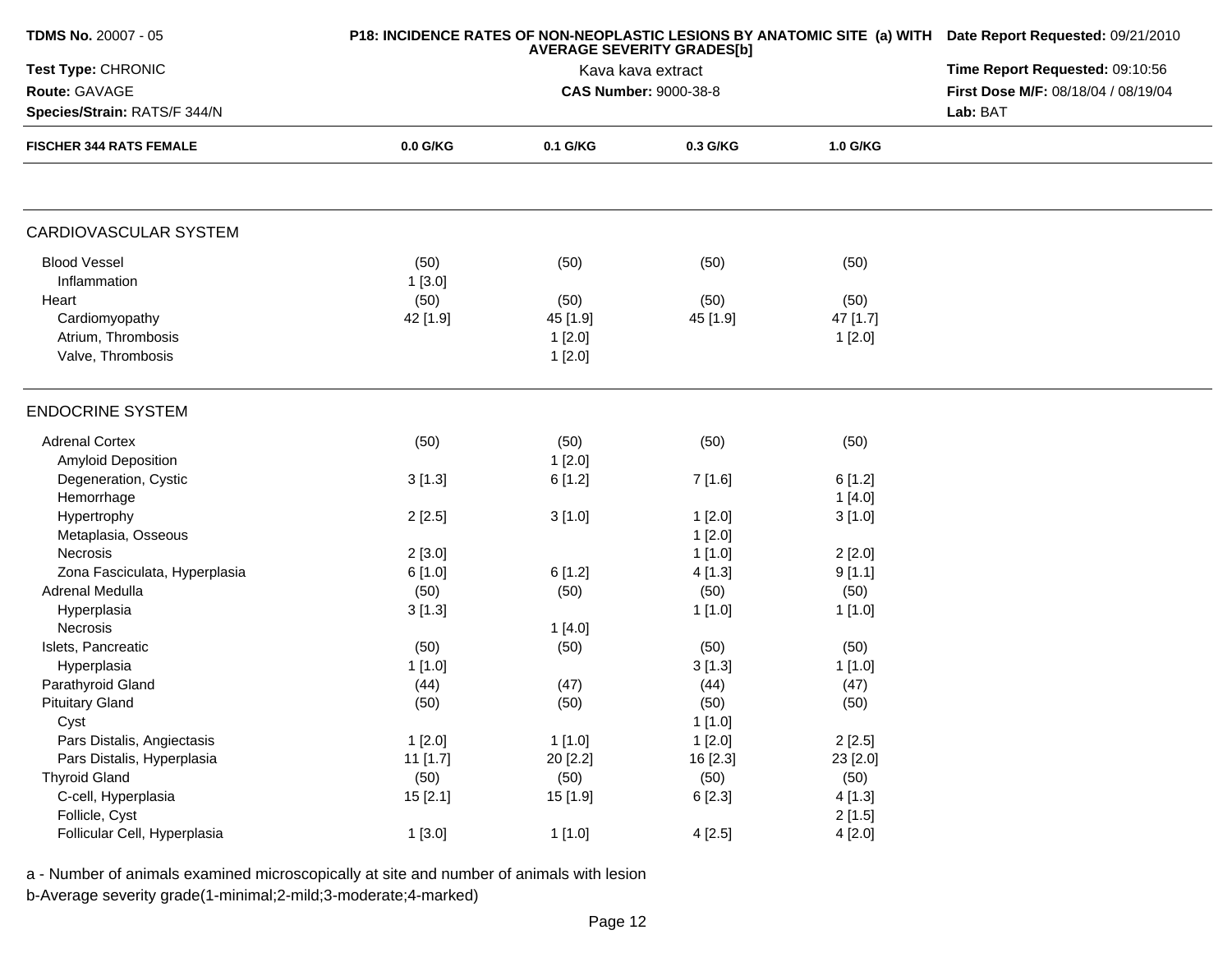| TDMS No. 20007 - 05                                            |          | P18: INCIDENCE RATES OF NON-NEOPLASTIC LESIONS BY ANATOMIC SITE (a) WITH Date Report Requested: 09/21/2010<br>Time Report Requested: 09:10:56 |                              |          |                                     |
|----------------------------------------------------------------|----------|-----------------------------------------------------------------------------------------------------------------------------------------------|------------------------------|----------|-------------------------------------|
| Test Type: CHRONIC                                             |          |                                                                                                                                               |                              |          |                                     |
| Route: GAVAGE                                                  |          |                                                                                                                                               | <b>CAS Number: 9000-38-8</b> |          | First Dose M/F: 08/18/04 / 08/19/04 |
| Species/Strain: RATS/F 344/N<br><b>FISCHER 344 RATS FEMALE</b> |          |                                                                                                                                               | Lab: BAT                     |          |                                     |
|                                                                | 0.0 G/KG | 0.1 G/KG                                                                                                                                      | 0.3 G/KG                     | 1.0 G/KG |                                     |
| <b>GENERAL BODY SYSTEM</b>                                     |          |                                                                                                                                               |                              |          |                                     |
| None                                                           |          |                                                                                                                                               |                              |          |                                     |
| <b>GENITAL SYSTEM</b>                                          |          |                                                                                                                                               |                              |          |                                     |
| <b>Clitoral Gland</b>                                          | (50)     | (49)                                                                                                                                          | (50)                         | (49)     |                                     |
| Hyperplasia                                                    |          | 3[2.7]                                                                                                                                        | 5[2.0]                       | 1[1.0]   |                                     |
| Inflammation                                                   | 1[3.0]   | 2[2.0]                                                                                                                                        |                              |          |                                     |
| Ovary                                                          | (50)     | (50)                                                                                                                                          | (50)                         | (50)     |                                     |
| Cyst                                                           | 7[2.6]   | 9[2.0]                                                                                                                                        | 6[2.3]                       | 5[1.6]   |                                     |
| Cyst, Multiple                                                 | 1[4.0]   |                                                                                                                                               |                              |          |                                     |
| Uterus                                                         | (50)     | (50)                                                                                                                                          | (50)                         | (50)     |                                     |
| Congestion                                                     |          | 1[4.0]                                                                                                                                        |                              |          |                                     |
| Hemorrhage                                                     |          | 2[2.5]                                                                                                                                        |                              | 1[3.0]   |                                     |
| Necrosis                                                       |          | 1[3.0]                                                                                                                                        |                              |          |                                     |
| Endometrium, Hyperplasia, Adenomatous                          |          |                                                                                                                                               | 1[2.0]                       |          |                                     |
| Endometrium, Hyperplasia, Cystic                               | 5[1.6]   | 5[1.2]                                                                                                                                        | 6[2.0]                       | 10 [1.5] |                                     |
| Stroma, Hyperplasia                                            |          |                                                                                                                                               | 1[3.0]                       |          |                                     |
| <b>HEMATOPOIETIC SYSTEM</b>                                    |          |                                                                                                                                               |                              |          |                                     |
| <b>Bone Marrow</b>                                             | (50)     | (50)                                                                                                                                          | (50)                         | (50)     |                                     |
| Hemorrhage                                                     | 1[3.0]   |                                                                                                                                               |                              |          |                                     |
| Hyperplasia                                                    | 26 [2.1] | 27 [2.3]                                                                                                                                      | 19 [2.2]                     | 23 [2.0] |                                     |
| Inflammation, Histiocytic                                      |          |                                                                                                                                               | 1[2.0]                       |          |                                     |
| Myelofibrosis                                                  | 2[1.5]   | 1[2.0]                                                                                                                                        | 1[2.0]                       | 1[1.0]   |                                     |
| Necrosis                                                       | 1[3.0]   |                                                                                                                                               |                              |          |                                     |
| Lymph Node                                                     | (1)      | (3)                                                                                                                                           | (3)                          | (2)      |                                     |
| Lymph Node, Mesenteric                                         | (50)     | (50)                                                                                                                                          | (50)                         | (50)     |                                     |
| Atrophy                                                        | 1[3.0]   | 1[3.0]                                                                                                                                        | 1[3.0]                       |          |                                     |
| Inflammation                                                   | 2[2.5]   |                                                                                                                                               |                              |          |                                     |
| Spleen                                                         | (50)     | (50)                                                                                                                                          | (50)                         | (50)     |                                     |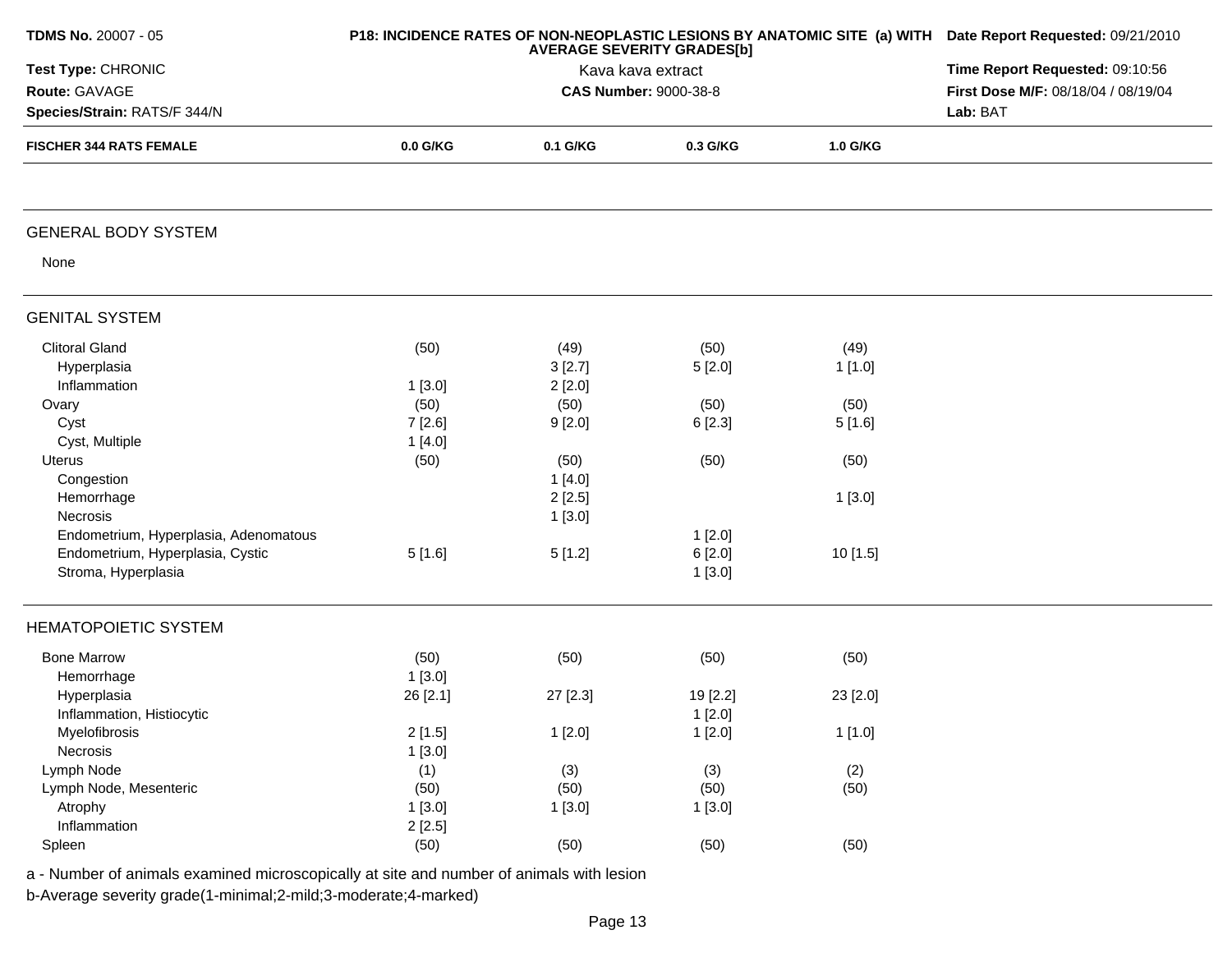| <b>TDMS No. 20007 - 05</b>                                     |          | P18: INCIDENCE RATES OF NON-NEOPLASTIC LESIONS BY ANATOMIC SITE (a) WITH Date Report Requested: 09/21/2010 |                              |          |                                     |  |
|----------------------------------------------------------------|----------|------------------------------------------------------------------------------------------------------------|------------------------------|----------|-------------------------------------|--|
| Test Type: CHRONIC                                             |          | <b>AVERAGE SEVERITY GRADES[b]</b><br>Kava kava extract                                                     |                              |          |                                     |  |
| Route: GAVAGE                                                  |          |                                                                                                            | <b>CAS Number: 9000-38-8</b> |          | First Dose M/F: 08/18/04 / 08/19/04 |  |
| Species/Strain: RATS/F 344/N<br><b>FISCHER 344 RATS FEMALE</b> |          |                                                                                                            |                              |          |                                     |  |
|                                                                | 0.0 G/KG | 0.1 G/KG                                                                                                   | 0.3 G/KG                     | 1.0 G/KG |                                     |  |
| Accessory Spleen                                               |          |                                                                                                            | -1                           |          |                                     |  |
| Fibrosis                                                       |          | 3[1.7]                                                                                                     |                              | 2[2.5]   |                                     |  |
| Hematopoietic Cell Proliferation                               | 19 [1.3] | 18 [1.3]                                                                                                   | 17[1.1]                      | 7[1.3]   |                                     |  |
| Hyperplasia, Histiocytic                                       | 1[3.0]   |                                                                                                            | 1[3.0]                       |          |                                     |  |
| Pigmentation, Hemosiderin                                      | 37 [1.2] | 37[1.1]                                                                                                    | 41 [1.1]                     | 42 [1.3] |                                     |  |
| Lymphoid Follicle, Atrophy                                     | 1[2.0]   | 1[2.0]                                                                                                     | 4 [2.3]                      | 2[2.0]   |                                     |  |
| Lymphoid Follicle, Necrosis                                    | 1[4.0]   |                                                                                                            |                              |          |                                     |  |
| Thymus                                                         | (50)     | (50)                                                                                                       | (49)                         | (48)     |                                     |  |
| Atrophy                                                        | 48 [3.0] | 43 [3.0]                                                                                                   | 47 [3.1]                     | 45 [2.9] |                                     |  |
| Infiltration Cellular, Plasma Cell                             | 1[2.0]   |                                                                                                            |                              |          |                                     |  |
| Inflammation                                                   |          |                                                                                                            | 1[2.0]                       |          |                                     |  |
| <b>INTEGUMENTARY SYSTEM</b>                                    |          |                                                                                                            |                              |          |                                     |  |
| <b>Mammary Gland</b>                                           | (50)     | (50)                                                                                                       | (50)                         | (50)     |                                     |  |
| Galactocele                                                    |          |                                                                                                            | 1[4.0]                       |          |                                     |  |
| Hyperplasia                                                    |          |                                                                                                            | 2[3.0]                       |          |                                     |  |
| Skin                                                           | (50)     | (50)                                                                                                       | (50)                         | (50)     |                                     |  |
| Epidermis, Hyperkeratosis                                      |          |                                                                                                            | 1[2.0]                       |          |                                     |  |
| Epidermis, Hyperplasia, Basal Cell                             |          | 1[2.0]                                                                                                     |                              |          |                                     |  |
| MUSCULOSKELETAL SYSTEM                                         |          |                                                                                                            |                              |          |                                     |  |
| Bone                                                           | (50)     | (50)                                                                                                       | (50)                         | (50)     |                                     |  |
| Osteopetrosis                                                  | 1[3.0]   |                                                                                                            |                              |          |                                     |  |
| <b>Skeletal Muscle</b>                                         | (1)      | (0)                                                                                                        | (1)                          | (0)      |                                     |  |
| Inflammation                                                   | 1[3.0]   |                                                                                                            |                              |          |                                     |  |
| NERVOUS SYSTEM                                                 |          |                                                                                                            |                              |          |                                     |  |
| <b>Brain</b>                                                   | (50)     | (50)                                                                                                       | (50)                         | (50)     |                                     |  |
| Hemorrhage                                                     |          | 2[3.0]                                                                                                     | 2[1.0]                       |          |                                     |  |
| Infiltration Cellular, Mixed Cell                              |          |                                                                                                            | 1[1.0]                       |          |                                     |  |
| Necrosis                                                       |          | 3[1.7]                                                                                                     | 2[2.0]                       |          |                                     |  |
|                                                                |          |                                                                                                            |                              |          |                                     |  |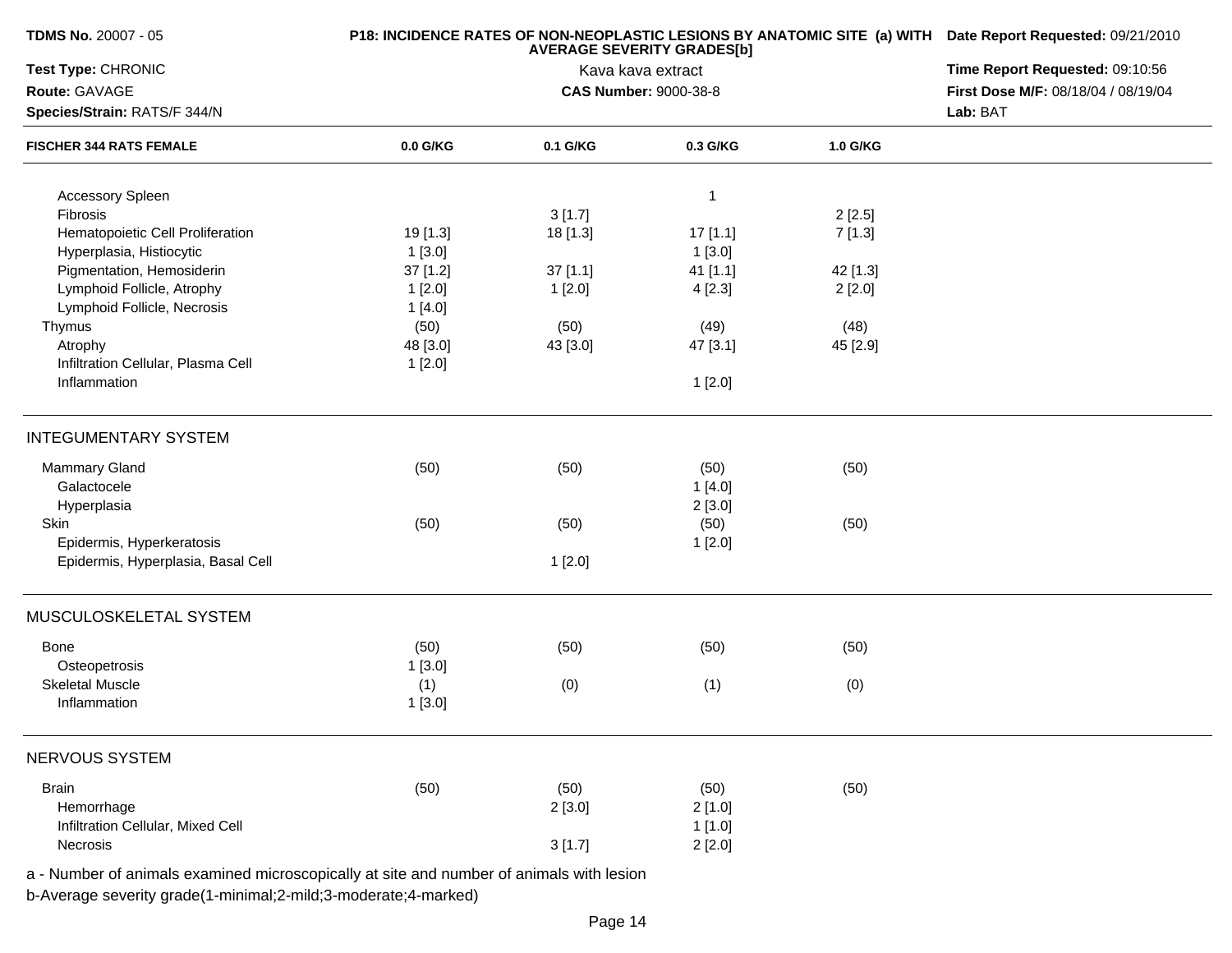| <b>TDMS No. 20007 - 05</b>                                     |                | P18: INCIDENCE RATES OF NON-NEOPLASTIC LESIONS BY ANATOMIC SITE (a) WITH Date Report Requested: 09/21/2010<br>Time Report Requested: 09:10:56 |                              |          |                                     |
|----------------------------------------------------------------|----------------|-----------------------------------------------------------------------------------------------------------------------------------------------|------------------------------|----------|-------------------------------------|
| Test Type: CHRONIC                                             |                |                                                                                                                                               |                              |          |                                     |
| Route: GAVAGE                                                  |                |                                                                                                                                               | <b>CAS Number: 9000-38-8</b> |          | First Dose M/F: 08/18/04 / 08/19/04 |
| Species/Strain: RATS/F 344/N<br><b>FISCHER 344 RATS FEMALE</b> |                | Lab: BAT                                                                                                                                      |                              |          |                                     |
|                                                                | 0.0 G/KG       | 0.1 G/KG                                                                                                                                      | 0.3 G/KG                     | 1.0 G/KG |                                     |
| Peripheral Nerve                                               | (0)            |                                                                                                                                               | (1)                          | (0)      |                                     |
| Spinal Cord                                                    | (0)            | (0)<br>(0)                                                                                                                                    | (1)                          | (0)      |                                     |
| Hemorrhage                                                     |                |                                                                                                                                               | 1[3.0]                       |          |                                     |
| Necrosis                                                       |                |                                                                                                                                               | 1[2.0]                       |          |                                     |
| <b>RESPIRATORY SYSTEM</b>                                      |                |                                                                                                                                               |                              |          |                                     |
| Lung                                                           | (50)           | (50)                                                                                                                                          | (50)                         | (50)     |                                     |
| Atelectasis                                                    | 1[4.0]         | 1[4.0]                                                                                                                                        |                              |          |                                     |
| Congestion                                                     | 1[2.0]         |                                                                                                                                               |                              | 1[2.0]   |                                     |
| Hemorrhage                                                     |                |                                                                                                                                               |                              | 1[1.0]   |                                     |
| Inflammation, Chronic Active                                   | 4[2.0]         | 5[1.2]                                                                                                                                        | 2[1.0]                       | 7[1.0]   |                                     |
| Alveolar Epithelium, Hyperplasia                               | $11$ [1.1]     | 14 [1.6]                                                                                                                                      | 6[1.8]                       | 7 [1.6]  |                                     |
| Alveolar Epithelium, Hypertrophy                               | 1[1.0]         | 1[2.0]                                                                                                                                        |                              |          |                                     |
| Alveolar Epithelium, Metaplasia                                | 1[2.0]         |                                                                                                                                               |                              |          |                                     |
| Alveolar Epithelium, Metaplasia, Squamous                      | 1[2.0]         | 3[1.7]                                                                                                                                        |                              |          |                                     |
| Alveolus, Infiltration Cellular, Histiocyte                    | 12 [1.0]       | 17 [1.0]                                                                                                                                      | $12$ [1.1]                   | 16 [1.0] |                                     |
| Mediastinum, Foreign Body                                      | 1              |                                                                                                                                               |                              |          |                                     |
| Mediastinum, Inflammation, Chronic Active                      | 1[4.0]         |                                                                                                                                               |                              |          |                                     |
| Nose                                                           | (50)           | (50)                                                                                                                                          | (50)                         | (50)     |                                     |
| Cyst                                                           | 1[1.0]         |                                                                                                                                               |                              |          |                                     |
| Foreign Body                                                   | $\overline{2}$ |                                                                                                                                               |                              |          |                                     |
| Inflammation                                                   | 8[1.1]         | 2[1.0]                                                                                                                                        |                              | 8[1.3]   |                                     |
| Glands, Dilatation                                             |                |                                                                                                                                               | 9[1.7]                       |          |                                     |
| Olfactory Epithelium, Metaplasia                               |                |                                                                                                                                               | 1[3.0]                       |          |                                     |
|                                                                | 1[1.0]         |                                                                                                                                               | 1[3.0]                       |          |                                     |
| Respiratory Epithelium, Hyperplasia                            |                |                                                                                                                                               | 1[2.0]                       |          |                                     |
| Pleura                                                         | (0)            | (0)                                                                                                                                           | (0)                          | (1)      |                                     |
| Mesothelium, Hyperplasia                                       |                |                                                                                                                                               |                              | 1[2.0]   |                                     |
| Trachea                                                        | (50)           | (50)                                                                                                                                          | (50)                         | (50)     |                                     |
| Peritracheal Tissue, Inflammation                              |                |                                                                                                                                               | 1[3.0]                       |          |                                     |
| SPECIAL SENSES SYSTEM                                          |                |                                                                                                                                               |                              |          |                                     |
| Ear                                                            | (1)            | (0)                                                                                                                                           | (0)                          | (1)      |                                     |
| Eye                                                            | (50)           | (50)                                                                                                                                          | (50)                         | (50)     |                                     |